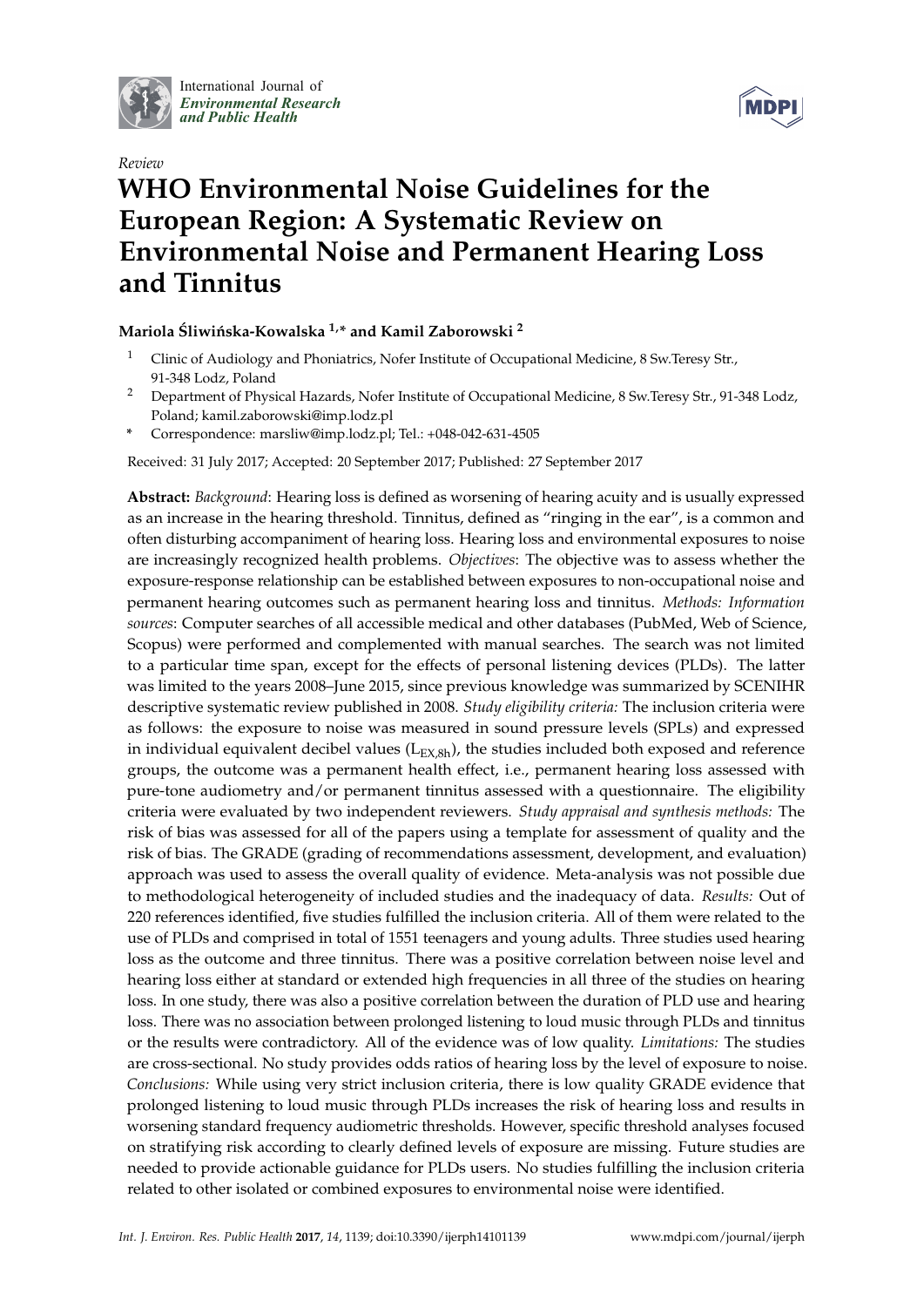**Keywords:** personal listening devices (PLD); equivalent sound pressure level; pure-tone audiometry (PTA); odds ratios

#### **1. Introduction**

According to the World Health Organization (WHO), approximately 5% (or 360 million) of world' population has a disabling hearing impairment. Exposure to excessive noise is one of the major causes of hearing problems [\[1\]](#page-16-0).

While the hazards to hearing stemming from exposures to occupational noise are well recognized and appropriate prevention programs have been developed, the risk of hearing loss related to environmental noise or sounds in general population is still not fully recognized.

Exposure to excessive noise is associated with damage to the sensory cells of the inner ear (cochlea), predominantly to the outer hair cells [\[2\]](#page-16-1). Oxidative stress and synaptic excitotoxicity are the major mechanisms of morphological pathologies [\[3\]](#page-16-2). Functional consequences of noise-induced cochlear damage comprise of a permanent hearing threshold shift, as well as poor speech-in-noise intelligibility. In humans, an early sign of noise-induced hearing loss (NIHL) is an audiometric notch at the frequencies 4–6 kHz. A hearing threshold shift related to intense noise exposure is occasionally temporary in its initial stages and is manifested as Temporary Threshold Shift (TTS). TTS may become permanent (Permanent Threshold Shift—PTS), due to repeated, chronic noise exposure, and/or due to a single exposure to intense noise. In addition, hearing loss due to noise exposure predisposes to the occurrence of tinnitus as a consequence of alterations in central auditory signaling [\[4\]](#page-16-3). Tinnitus can result in a decrease of concentration, the inability to relax, anxiety, and depression.

In view of the latest observation in animal models, overexposure to noise may also result in cochlear neuropathy, i.e., the progressive degeneration of auditory nerve fibers, which can develop without permanent damage to the outer hair cells (so called "hidden" hearing loss) [\[5\]](#page-16-4). Since "hidden" hearing loss is a phenomenon related to supra-threshold processes, in humans it may manifest as difficulties in understanding speech, in particular in noisy environments, and not as an audiometric threshold shift [\[6\]](#page-16-5). Noise is defined as all sounds that are undesirable or unpleasant, as well as harmful acoustic air vibrations perceived by the ear or other parts of human body. It is worthwhile to note that several exposures to environmental sounds (noises) do not fall under this definition since they are intentionally produced and listened to for pleasure (e.g., music). However, still, excessive exposure to such sounds may produce hearing loss.

The intensity of sounds (noise) is measured in logarithmic decibel (dB) units. The decibel is defined as the logarithm of the ratio between the value of the acoustic pressure of a given sound, measured in Pascals (Pa), and the value of 20  $\mu$ P, which is the perception threshold (i.e., the lowest sound pressure level perceived by human ear). In the logarithmic unit scale, simple addition is not possible. Therefore, a formula of 3 dB exchange rate is commonly used, which means that doubling in sound energy equates to about 3 dB increase of sound pressure level. Major factors determining the development of NIHL are: the intensity of noise (measured in sound pressure levels, SPLs, usually with an A-weighted filter), length of exposure (expressed in years), impulsiveness of noise (impulsive noise is more dangerous than continuous noise; the intensity of impulse noise is measured with an C-weighted filter), and individual susceptibility for developing NIHL. The A-weighting is an internationally standardized characteristic in which sensitivity varies with frequency in the same way as the human ear, thus simulating the equal loudness contours. The A-weighting modifies the frequency response to follow approximately the equal loudness curve of 40 phons (high-pass filter). Since the levels of noise vary over time, the level of exposure for assessing the risk of NIHL in occupational setting is calculated as an A-weighted equivalent sound pressure level, averaged over the time of an 8-h working day ( $L_{EX,8h}$ ), or 40 h of working week ( $L_{EX,week}$ ).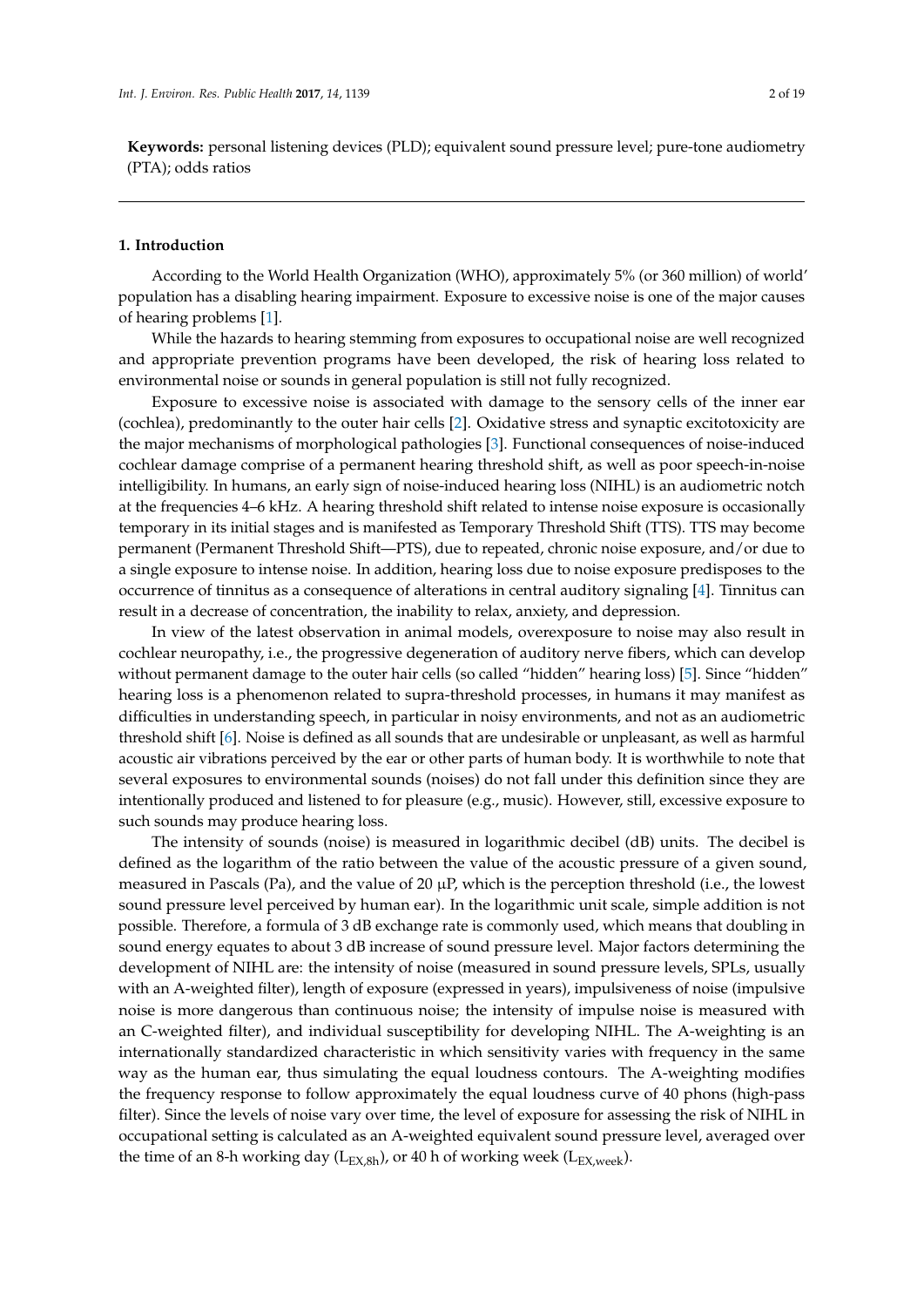The Directive 2003/10/EC of the European Parliament and the Council of 6 February 2003, on the minimum health and safety requirements regarding the exposure of workers to the risks arising from physical agents (noise), constitutes the current European legislation regulating the protection of workers from the risk of NIHL [\[7\]](#page-16-6). Based on the ISO 1999 standard [\[8\]](#page-16-7), the Directive sets limits of exposure depending on the equivalent noise level for an 8 h working day and obliges the employer to take suitable steps if the limits are exceeded. The Noise at Work Regulation [\[7\]](#page-16-6) recommends three action levels for occupational settings:

- the first (lower) action level set at  $L_{EX,8h} = 80$  dBA;
- the second (upper) action level set at  $L_{\text{EX,}8h} = 85$  dBA; and,
- the maximum exposure limits set at  $L_{EX,8h} = 87$  dBA.

The limits are to be converted using the time-intensity trade-off of 3 dB increase for halving the time. For example, the exposure to noise at 97 dBA for 30 min a day would equate to the second action level (85 dBA for 8 h), under the assumption of long term exposure (Table [1\)](#page-2-0). The first, lower action level of 80 dBA is the most conservative value, below which no consequences of exposure to occupational noise are expected.

<span id="page-2-0"></span>**Table 1.** The examples of equivalent time-intensity levels referred to action levels according to Directive 2003/10/EC [\[7\]](#page-16-6).

| <b>Action Level</b>                                | $L_{\text{EX.8h}}$ | Equivalent Levels for Time Indicated (Trade-Off 3 dB)                                                                                  |  |  |  |  |
|----------------------------------------------------|--------------------|----------------------------------------------------------------------------------------------------------------------------------------|--|--|--|--|
| First Action level (minimum)<br>provide protection | $80 \text{ dB}(A)$ | 83 dBA-4 h *; 86 dBA-2 h; 89 dBA-1 h;<br>92 dBA-30 min **; 95 dBA-15 min; 98 dBA-8 min;<br>101 dBA-4 min; 104 dBA-2 min; 107 dBA-1 min |  |  |  |  |
| Second Action level<br>mandatory protection        | 85 dB(A)           | 88 dBA-4 h; 91 dBA-2 h; 94 dBA-1 h;<br>97 dBA-30 min; 100 dBA-15 min; 105 dBA-5 min;<br>$111$ dBA-1 min                                |  |  |  |  |
| Maximum Exposure limit value                       | $87 \text{ dB}(A)$ | 90 dBA-4 h; 93 dBA-2 h; 96 dBA-1 h;<br>99 dBA-30 min; 102 dBA-15 min; 107 dBA-5 min;<br>$113$ dBA-1 min                                |  |  |  |  |
| * hours; ** minutes.                               |                    |                                                                                                                                        |  |  |  |  |

To date, no commonly accepted method for assessing the risk of hearing loss due to environmental exposures to noise has been developed. Thus, the ISO standard and the Directive 2003/10/EC are the main tools used for these purposes.

#### *1.1. Leisure Activities*

There are several types of leisure activities accompanied by loud sounds, such as attending nightclubs, pubs, and fitness classes; live sporting events; concerts or live music venues; and, listening to loud music through personal listening devices (PLDs). Among these, the nightclubs were proven to be the main source of high-risk leisure noise [\[9\]](#page-16-8). Exposure levels in these venues were measured and referred to by survey data of 1000 Australian young adults. Using population weighted metrics the majority of study participants had exposures within the acceptable workplace noise limit as referred to the action level of  $L_{Aeq8h}$  = 85 dB. However, 14% were overexposed and a correlation between the increase of exposure to leisure-noise experienced and tinnitus was observed. Alarming data about health effects comes also from a recent study completed in over 300 British students [\[10\]](#page-16-9). As many as 88% of subjects experienced temporary tinnitus after leaving a nightclub, and 66% suffered temporarily impaired hearing the following morning. Over 70% felt that the noise at the nightclub should be limited to safe levels, however a similar percentage of study subjects claimed that they would attend clubs despite the risk of hearing loss.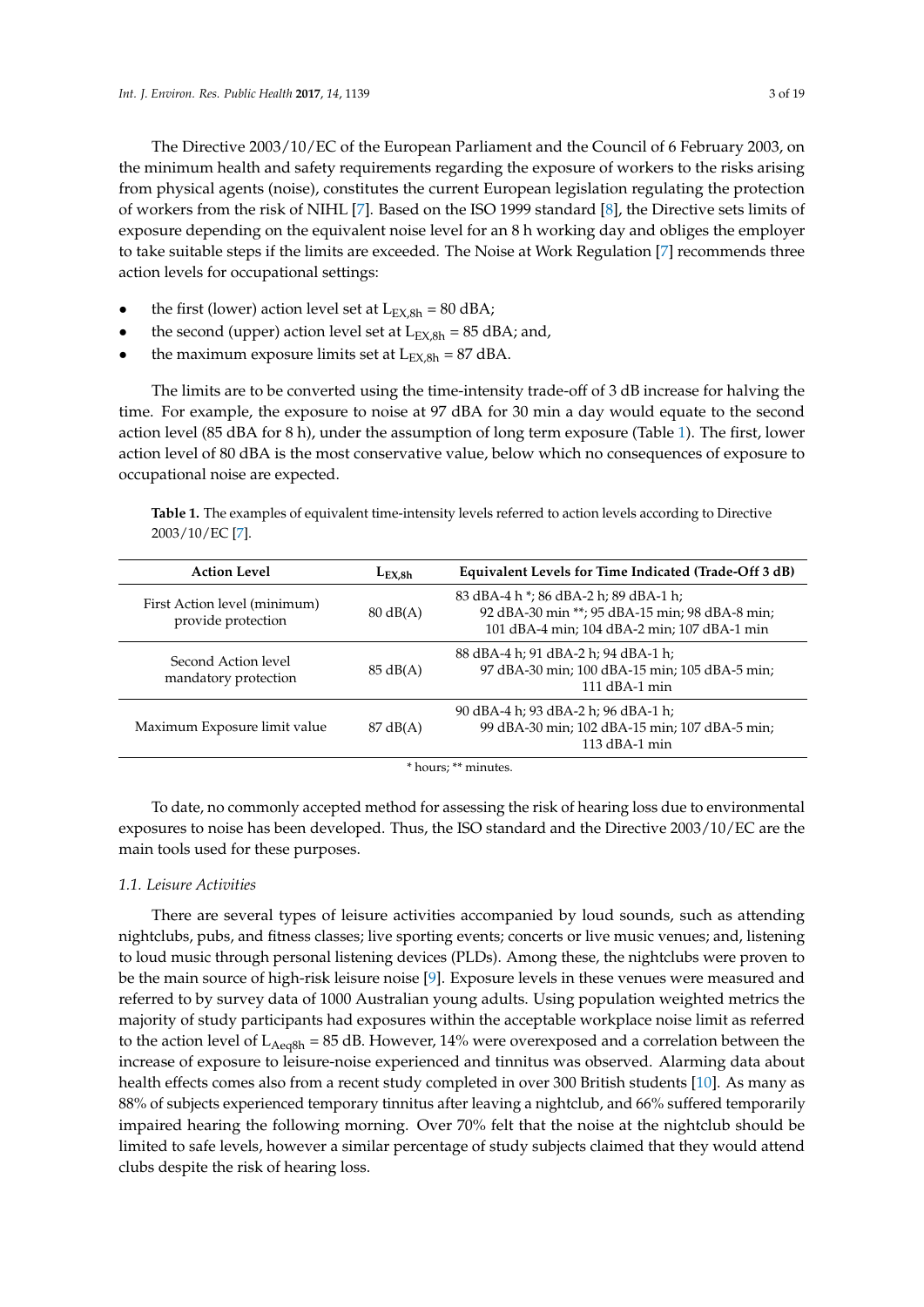The risk factors for NIHL related to different kinds of noise were further characterized for over 4500 inhabitants of New York City by collecting survey data. It was shown that the highest risk for hearing loss at 4000 Hz was associated with high occupational exposure, however a greater number of individuals were at risk of NIHL from MP3 players and stereos [\[11\]](#page-16-10). This was true even though, on average, the time of their use represents only a small fraction of total annual hours for each subject. Similarly, the study on over 8700 adolescent females of lower socioexconomic status showed that the use of PLDs was highly correlated with high frequency (3000, 4000, and 6000 Hz) hearing impairment and tinnitus, although this relationship was independent from time of the PLDs use. The authors suggest that PLDs might be the most important cause of doubling of hearing loss in this subgroup of the society over the last 24-year period [\[12\]](#page-16-11). The association between slight-mild acquired sensorineural hearing loss and the parent report of personal stereo use has also been shown in the large study on over 6500 elementary school children in Australia, making the safety of listening music through the PLDs a major public health problem [\[13\]](#page-17-0).

Nowadays, as many as 88 to 90% of teenagers and young adults report listening to music through PLDs earphones [\[14,](#page-17-1)[15\]](#page-17-2). The WHO estimated that 1.1 billion young people worldwide could be at risk of hearing loss due to unsafe listening practices [\[16\]](#page-17-3). Since NIHL develops very slowly (over the years of exposure), a large body of the most recent literature was aimed at predicting how many teenagers and young adolescents would develop permanent hearing loss in the future as a consequence of listening to the music through PLDs.

Two systematic reviews have summarized recent estimates of the risk of developing permanent hearing loss due to the use of PLDs. The first one is the report of the Scientific Committee on Emerging and Newly Identified Hazards and Risk (SCENIHR), which was delivered by a group of experts on 23 September 2008 [\[17\]](#page-17-4). The report concludes that prolonged exposure to sounds from PLDs may possibly result in: temporary hearing threshold shift (TTS), permanent hearing threshold shift (PTS), and tinnitus, as well as poor speech communication in noisy conditions. Referring the levels and times of exposure to the first action level of "Noise at Work Regulations", it was estimated that approximately 5–10% of the listeners are at risk of developing permanent hearing loss after five or more years of exposure. The risk of hearing loss can be higher when using insert earphones when compared with headphones and can depend on the type of music and listening environments (the level of background noise). However, based on the data available by 2008, there was no direct evidence for an effect of repeated, regular daily exposures to music listened to through PLDs on the development of permanent NIHL. Data on tinnitus was inadequate and therefore non-conclusive. For none of the hearing effects, a meta-analysis was performed, nor were the exposure-effect curves reported. The SCENIHR report was based on a narrative review of 30 original papers with over in total about 2000 participants and exposures to music sounds that covered a range of 60–120 dB. Studies included in this review were carried out between 1982 and 2007.

Subsequent to the SCENIHR report of year 2008, several individual studies were published, aimed at predicting the risk of permanent hearing loss and tinnitus in a given population from PLDs usage. The studies were done e.g., in American, Australian, Austrian, Canadian, Dutch, Italian, Jewish, Chilean, Brazilian, and Malaysian teenagers and young adults [\[14,](#page-17-1)[15,](#page-17-2)[18–](#page-17-5)[25\]](#page-17-6).

Depending on the standard of risk assessment and the background noise, the percentage of the population that could be affected by noise damage is within the range of 0–29% (Table [2\)](#page-4-0). Using the most common reference (safety limit) value of  $L_{\text{Aeq8h}} > 85 \text{ dBA}$  (Directive 2003/10/EC—second action level, NIOSH criteria [\[26\]](#page-17-7)), 3.2% to 26% of individuals were estimated to exceed this level limit [\[18](#page-17-5)[,19](#page-17-8)[,22](#page-17-9)[,23,](#page-17-10)[27\]](#page-17-11). By using lower reference limit of  $L_{Aeq8h} > 80$  dBA (first action level) the percent of individuals at risk increased to almost 29% [\[14\]](#page-17-1).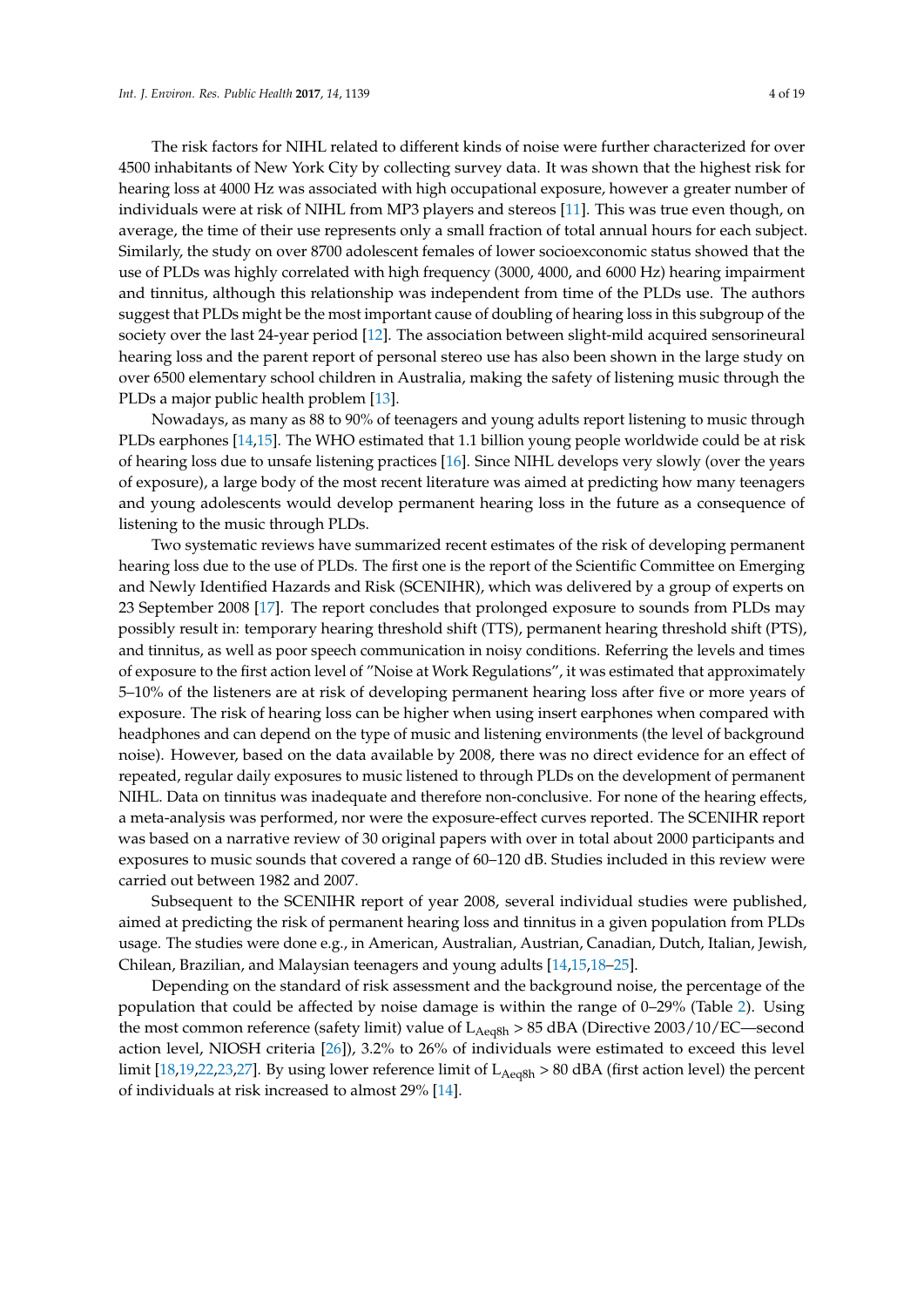<span id="page-4-0"></span>

| No. | Author, Year                     | Population                                                                                                                                                                    | Exposure                                                                                                                                                                                                                                                                                                                                                                                                                          | <b>References Group</b>                                                                                                                       | Confounding                                                                                                              | Outcome                                                                                                                                                                                                                                                                                   |
|-----|----------------------------------|-------------------------------------------------------------------------------------------------------------------------------------------------------------------------------|-----------------------------------------------------------------------------------------------------------------------------------------------------------------------------------------------------------------------------------------------------------------------------------------------------------------------------------------------------------------------------------------------------------------------------------|-----------------------------------------------------------------------------------------------------------------------------------------------|--------------------------------------------------------------------------------------------------------------------------|-------------------------------------------------------------------------------------------------------------------------------------------------------------------------------------------------------------------------------------------------------------------------------------------|
| 1.  | Keith et al.<br>$(2011)$ [22]    | 248 Canadian individuals aged 10-18,<br>110 males and 138 females, 29 subjects<br>excluded, random school and student<br>selection.                                           | Individual $L_{FX}$ was calculated according to<br>ISO 1999, open-ended question about the<br>hours per week listening to music, weekly<br>allowable listening duration time was<br>divided by seven to derive an estimate of<br>average daily listening duration,<br>measurement made in classrooms, for 32 s<br>listening of music at the typical and<br>"worst-case" volume levels, background<br>noise between 40 and 52 dBA. | <b>ISO 1990</b>                                                                                                                               | All uncertainty<br>estimates were based<br>on the ISO/IEC guide<br>(ISO/IEC, 1995).<br>Low participation<br>rate of 11%. | 3.2% of subjects were estimated to<br>exceed the level limit of 85 dBA LEX<br>of the typical volume settings.<br>77.5% of listeners were exposed to<br>the level for which there is no<br>known risk of permanent noise<br>induced hearing loss, i.e.,<br>$\leq$ 75 dBA L <sub>EX</sub> . |
| 2.  | Portnuff et al.<br>$(2013)$ [19] | 52 US individuals, aged 18-29, hearing<br>threshold no worse than 20 dB HL, at<br>least 10 h use of PLD a week, 24 from this<br>group were chosen at random for<br>dosimetry. | An earphone data logging system connected<br>with the dosimeter was developed in order<br>to record the real-world use of PLD, dose<br>calculation: self-reported chosen listening<br>level (CLL) (Dose usual), the CLL by<br>volume control increments (Dose vol) and<br>the measured dose from the logg in system<br>(Dose measured).                                                                                           | NIOSH, OSHA                                                                                                                                   | Bias due to<br>participants selection<br>(listening for at least<br>10 h a week).                                        | Weekly damage risk criteria were<br>exceeded in 16.7% subjects and 8.3%<br>of subjects according to NIOSH and<br>OSHA standards, respectively.                                                                                                                                            |
| 3.  | Portnuff et al.<br>$(2011)$ [18] | 29 US individuals (12 males and 17<br>females), aged 13-17, using MP3 players<br>at least two hours per week, normal<br>hearing thresholds (no worse than 15 dB<br>HL).       | Individual noise doses calculated based on<br>self-reported listening time and<br>self-reported volume control setting (based<br>on translation of volume control settings to<br>diffuse-field equivalent output levels).                                                                                                                                                                                                         | EPCEU, NIOSH and OSHA<br>criteria                                                                                                             | No direct SPL<br>measurement.                                                                                            | Doses of noise higher than damage<br>risk criteria in 0%-OSHA, in<br>6.9%-NIOSH, 13.8%-EPCEU of<br>subjects.                                                                                                                                                                              |
| 4.  | Lee et al.<br>$(2014)$ [27]      | 1928 Singapore university freshman,<br>aged 16-21 years, different races, 129<br>students excluded, 95.8% regular PLD<br>users.                                               | Based on volume setting and questionnaire.<br>Pre-calibrated MP3 players, so the<br>equivalent A-weighted SPL of the different<br>volume settings was known                                                                                                                                                                                                                                                                       | TWA 8 h > 85 dBA                                                                                                                              | No direct SPL<br>measurement                                                                                             | 16.4% students were exposed at<br>TWA 8 h > 85 dBA. Differences<br>between races-Chinese<br>less exposed.                                                                                                                                                                                 |
| 5.  | Muchnik et al.<br>$(2012)$ [23]  | 74 Israeli individuals (26 males and 48<br>females), aged 14-16 year, regular PLDs<br>users, no history of hearing problems and<br>middle ear pathologies.                    | Preferred listening levels of six types of<br>PLDs. Volume control setting transformed<br>to SPLs which were in turn converted to<br>equivalent diffuse field A-weigthed levels,<br>ambient noise 61-70 dBA. L <sub>Aeq</sub> 85 dBA<br>were calculated.                                                                                                                                                                          | <b>NIOSH</b>                                                                                                                                  | No direct SPL<br>measurement.<br>Measurement done in<br>the presence of<br>background noise.                             | Mean preferred listening level 89<br>$(SD-9)$ dBA. 26% of the<br>participants in the noisy condition<br>were found to be at risk according<br>to occupational damage risk<br>NIOSH criteria (NIOSH 1998).                                                                                 |
| 6.  | Vogel et al.<br>$(2011)$ [14]    | 1687 Dutch students from 15 Dutch<br>secondary schools invited, response rate<br>89.9% (1512 subjects, 89.9% of tjose<br>PLD users)                                           | Average weekly exposure time to MP3<br>players was estimated by referring the<br>volume of the device to dB(A) value and<br>multiplying days per week and hours per<br>day to calculate (weekly) Permissible<br>Exposure Limits (PELweek = music level of<br>89 dBA listen for 56 h a week).                                                                                                                                      | 89 dBA for $\geq$ 1 h per day.<br>Reffered to the safe level of 80<br>dBA (like in SCENIHR report)<br>converted to $L_{\text{EX,w}}$ of 56 h. | No direct SPL<br>measurement.                                                                                            | 28.6% of risk 89 dBA $\geq$ 1 h.                                                                                                                                                                                                                                                          |

# **Table 2.** Risk of permanent hearing loss due to the use of Personal Listening Devices (studies published after 2007).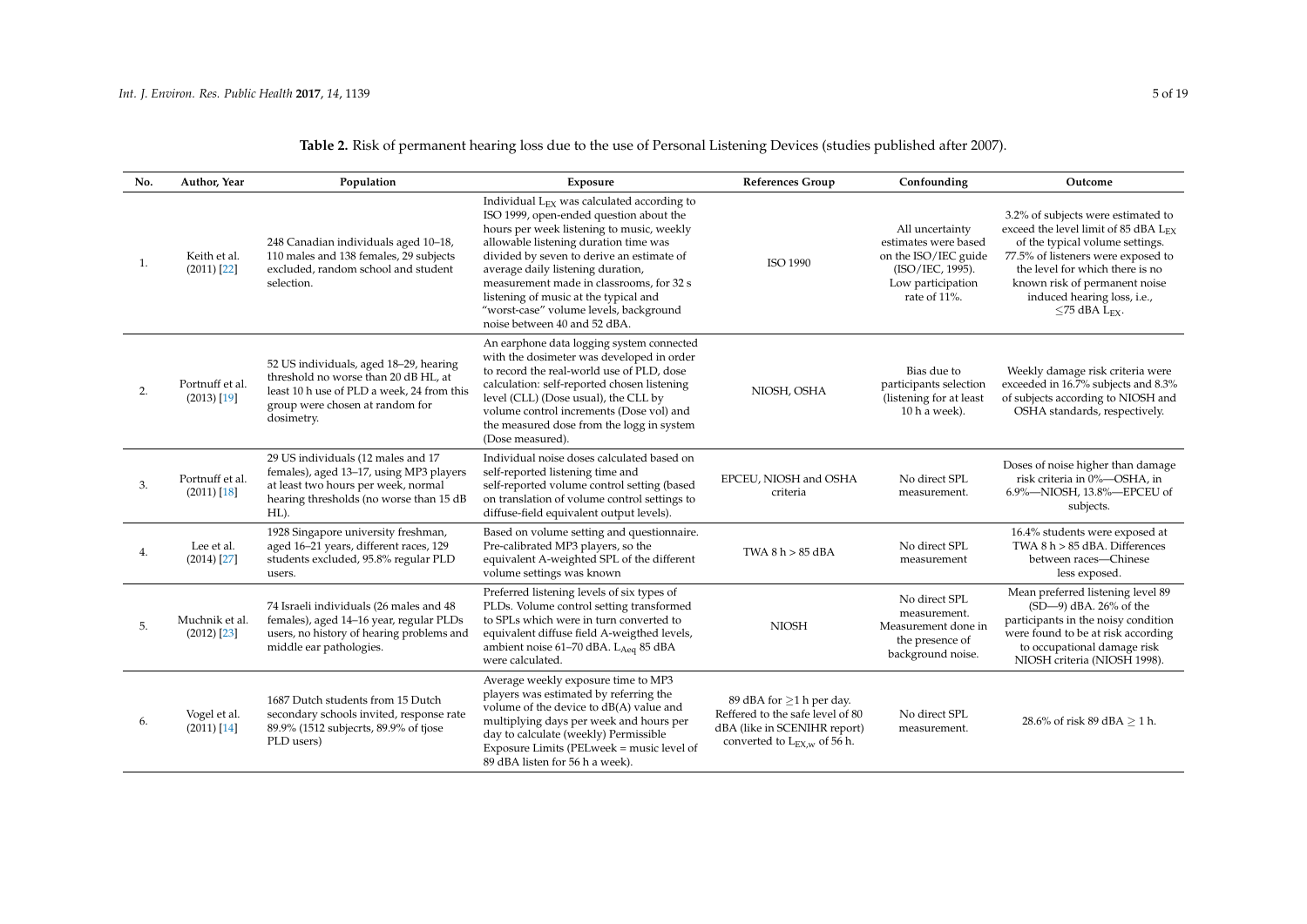Very recently, in 2014, the second systematic review entitled "Personally modifiable risk factors associated with pediatric hearing loss" has been published [\[28\]](#page-17-18). Although the objective of this publication was to determine threshold levels of personally modified risk factors for hearing loss in the pediatric population, specific thresholds analyses were limited. Based on descriptive overview of original papers, the authors identified exposures to loud music (including the usage of PLDs) and working on a mechanized farm as the main risk factors for hearing loss in children and teenagers. Thresholds of exposures to music significantly associated with hearing loss in youth were as follows: (1) more than 4 h per week or more than 5 years of personal headphone usage; (2) more than 4 visits per month in a discotheque.

#### *1.2. Aircraft, Road and Rail Noises*

Some older studies (published over 20–30 years ago) suggested that living or attending a school close to an airport was associated with pediatric hearing loss [\[29](#page-17-19)[,30\]](#page-17-20). One cohort study demonstrated a significantly worse standard pure-tone average, high pure tone average, and threshold at 4 kHz in children with frequent exposure to aircraft noise (20 flights overhead daily) as compared to matched controls [\[29\]](#page-17-19). However, the results of three other individual studies (a case-control study, a cross-sectional study, and a retrospective cohort study) did not show a significant association between aircraft noise and hearing loss in a pediatric population [\[30–](#page-17-20)[32\]](#page-17-21).

A systematic review on exposure to traffic noise and hearing loss was published more recently in 2012 [\[33\]](#page-17-22). It was shown that equivalent noise levels inside of the residences located near the highway ranged between 61–87 dBA, while the levels of noise in houses located away from the major traffic in the city ranged between 48–63 dBA. Accordingly, the audiometric testing showed hearing impairment defined as average threshold measured for low, middle and high frequencies greater than 25 dB HL in 81% of the exposed population and in 61% of the population living in dwellings located further away from major in the city. The noise dose (8 h %) of exposed subjects ranged between 54% and 103%, indicating an increased risk of hearing loss in some residents. The review includes only two field survey studies, carried out in 2005 by the same group of authors in India. The study populations were not defined, and sample sizes were not reported. In addition, the results of the study could be biased by confounding factors, such as potential population differences with respect to e.g., socio-economic status or working conditions in the subgroup living closer to major roads. Thus, this study does not allow the conclusion that the differences in the percentage of hearing loss were indeed caused by traffic noise exposure differences, or other causes.

#### *1.3. Impulse Noise*

A separate category of noise hazards is exposures to impulse noise, produced for example by guns or firecrackers. According to the Policy Interpretation Network on Children's Health and Environment (PINCHE) report some toys can produce high impulse noise, e.g., toy cap guns, with peak levels ranging between 105 and 155 dBC in 25 cm distance [\[34\]](#page-18-0). Impulse noise is much more dangerous than steady-state noise; it can result in acute acoustic trauma and sudden irreversible hearing loss. Several international standards regulate such exposures. As for the toys, two international standards, the AS/NZS ISO 8124.1:2010 (and 2013) and the EN71 of the European Committee for Standardization (CEN) set limits for toys depending on their type [\[35](#page-18-1)[–37\]](#page-18-2). The peak noise level for any toy (with the exception of percussion cap toys) should not exceed  $L_{Cpeak} = 115$  dBC at a measuring distance of 50 cm. Consequently, the C-weighted peak level of "explosive" toys, such as cap guns that use powder, percussion caps, or other explosive methods, should not exceed the value of 125 dB ( $L_{Cpeak} \leq 125$  dB).

The available systematic reviews aimed at assessing the relationship between exposures to non-occupational noise in the general population and permanent hearing outcomes are very limited in number. The quality of evidence was low [\[33\]](#page-17-22), the review was published more than five years ago [\[17\]](#page-17-4), or was dedicated to a pediatric subpopulation [\[28\]](#page-17-18), and the threshold levels of exposures increasing the risk for NIHL have not been established so far. Therefore, the main objective of this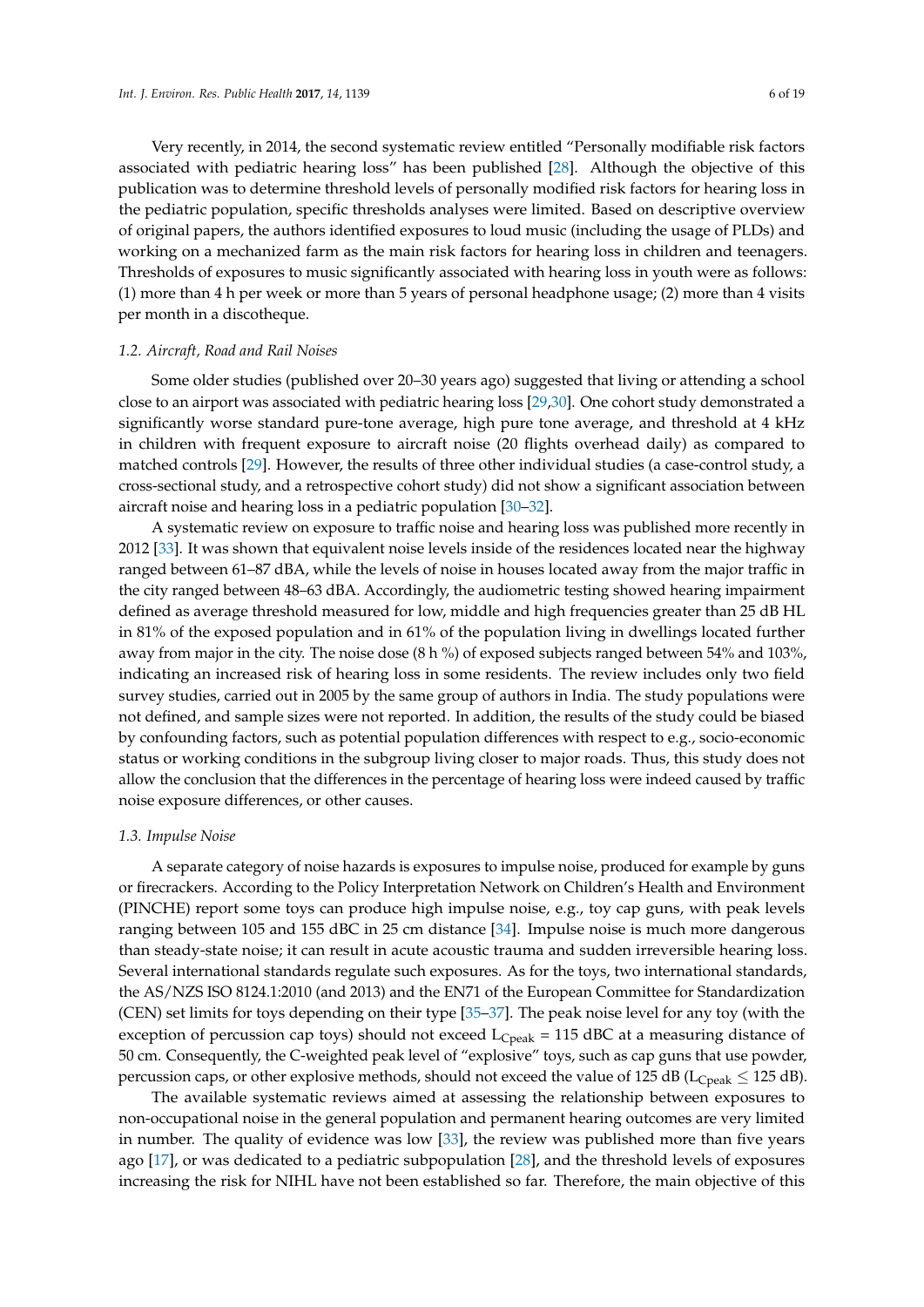paper was to provide an overview of randomized and non-randomized studies and to determine whether the exposure-response relationship can be established between exposures to non-occupational noise (measured in sound pressure levels, SPLs, and expressed in  $L_{Aeq8h}$  values) and permanent hearing outcomes, such as permanent hearing loss and permanent tinnitus. The overarching goal was to provide actionable guidance for the prevention of NIHL in general population.

#### **2. Materials and Methods**

The original papers were identified by a literature search of all of the accessible medical and other databases (PubMed, Web of Science, Scopus) using the terms "environmental noise, exposure levels, pubs, bars, concerts, sport events, personal listening devices (PLDs), toys, firecrackers, traffic noise, transport noise, combined exposures, noise-induced hearing loss (NIHL), hearing impairment, permanent hearing impairment, acoustic trauma, tinnitus, permanent tinnitus". The conditions of the database search for personal listening devices were as follows: "personal [All Fields] AND ("auscultation" [MeSH Terms] OR "auscultation" [All Fields] OR "listening" [All Fields] OR "auditory perception" [MeSH Terms] OR ("auditory" [All Fields] AND "perception" [All Fields]) OR "auditory perception" [All Fields]) AND ("instrumentation" [Subheading] OR "instrumentation" [All Fields] OR "devices" [All Fields] OR "equipment and supplies" [MeSH Terms] OR ("equipment" [All Fields] AND "supplies" [All Fields]) OR "equipment and supplies" [All Fields]) AND ("hearing loss" [MeSH Terms] OR ("hearing" [All Fields] AND "loss" [All Fields]) OR "hearing loss" [All Fields]) AND exposure [All Fields] AND levels [All Fields] AND ("tinnitus" [MeSH Terms] OR "tinnitus" [All Fields])". The papers identified in this way were analyzed in terms of inclusion criteria. The search was conducted until 30 June 2015, and it was not limited to a particular time span, except for the effects of PLDs. The latter was limited to the years 2008–June 30, 2015, since previous knowledge was summarized by SCENIHR descriptive systematic review published in 2008. Flowchart of assessment of eligible studies in given in Figure [1.](#page-7-0)

The inclusion criteria were as follows: the exposure to noise was expressed in individual decibel values ( $L_{Aeq8h}$ ), the studies included exposed and reference groups, the outcome was a permanent health effect, i.e., permanent hearing loss assessed with audiometry (or other quantifiable hearing test) or permanent tinnitus assessed with a questionnaire (Supplementary Materials, Table S1). Out of 38 full-text articles, 33 were excluded, mainly due to the lack of information on the noise level or the lack of audiometric examinations.

The search was performed according to the guidelines published in the report from "The evidence review meeting for the WHO Environmental Noise Guidelines for the European Region" held in Bern, Switzerland, from 29 September to 1 October 2014. According to this guideline, the risk of bias of the paper was assessed using the template for assessment of quality and risk of bias (Supplementary Materials, Table S2). The GRADE (grading of recommendations assessment, development and evaluation) approach was used to assess the overall quality of evidence (Supplementary Materials, Table S3) [\[38\]](#page-18-3). Taking into account factors decreasing quality of evidence (such as study limitations, inconsistency of results, indirectness of evidence, and imprecision) and factors increasing quality of evidence (such as large magnitude of effect, plausible confounding, which would reduce a demonstrated effect, presence of exposure-response gradient), the outcomes were graded as follow:

High quality—Further research is very unlikely to change our confidence in the estimate of effect; Moderate quality—Further research is likely to have an important impact on our confidence in the estimate of effect and may change the estimate;

Low quality—Further research is very likely to have an important impact on our confidence in the estimate of effect and is likely to change the estimate; and,

Very low quality—Any estimate of effect is uncertain.

Extracted data included: (1) study design and the number of subjects; (2) age of subjects; (3) exposure assessment; (4) health outcome and the method of measurement; (5) the number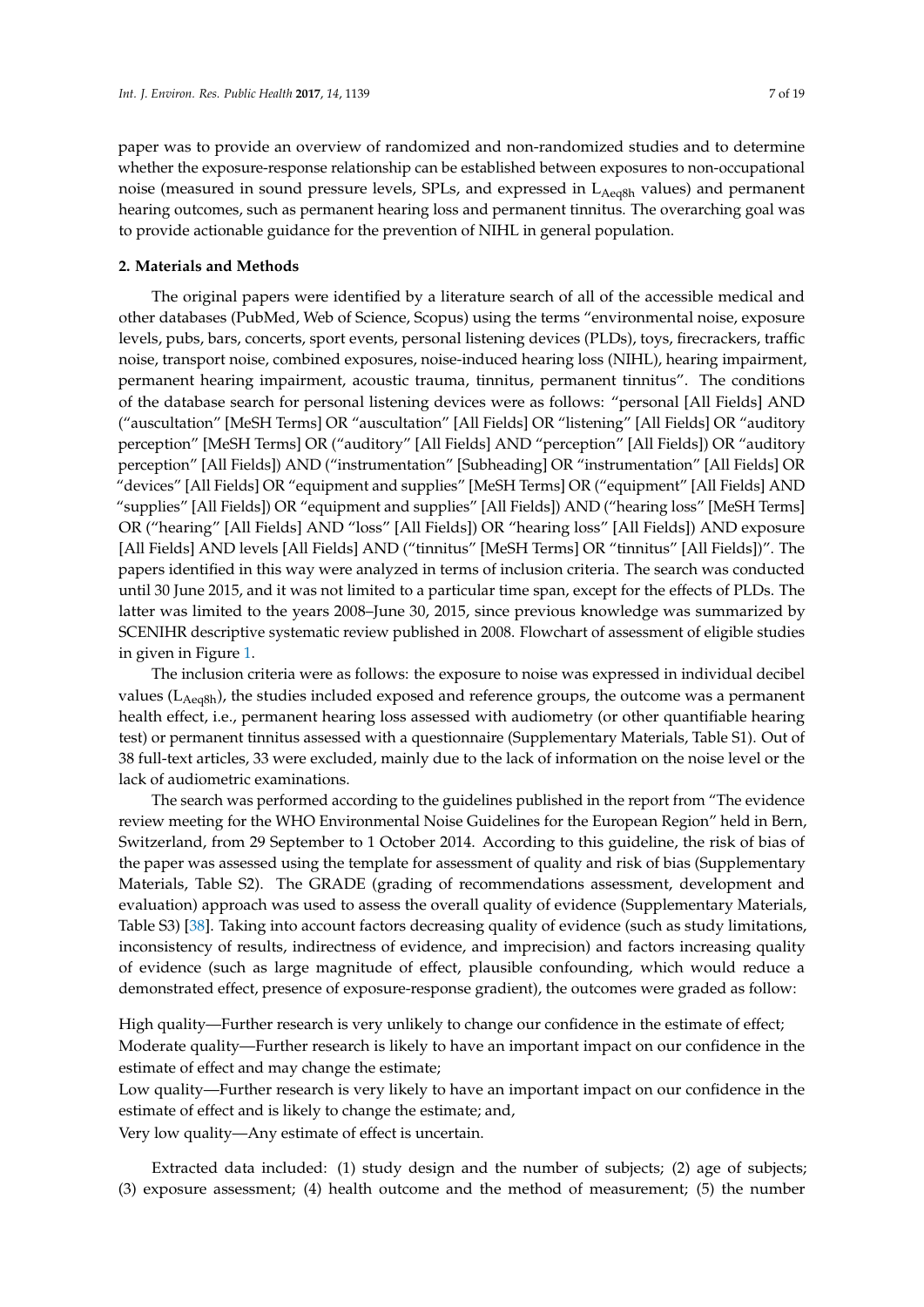(percentage) of subjects with hearing loss/tinnitus; (6) data analysis; (7) main results and conclusions; and (8) the risk of bias of the study.

The primary outcome measures were effect-size estimates, such as relative risk (RR) or odds ratio (OR) of permanent hearing loss and tinnitus related to exposure to environmental noise. In the case that the authors of a study provided the prevalence of hearing loss or tinnitus, but not the odds ratio (or relative risk), these values were additionally calculated by the authors of this review by logistic regression (non-linear estimation) with the use of STATISTICA (version 6, StatSoft, Inc.: Tulsa, OK, USA) software. Meta-analysis was not possible due to the methodological heterogeneity of included studies and the inadequacy of data.

<span id="page-7-0"></span>

**Figure 1.** Flowchart of assessment of eligible studies. **Figure 1.** Flowchart of assessment of eligible studies.

#### $T$  primary outcome measures were effect-size effect-size effect-size estimates, such as relative risk ( $R$ ) or odds ( $R$ ) or odds ( $R$ ) or odds ( $R$ ) or odds ( $R$ ) or odds ( $R$ ) or odds ( $R$ ) or odds ( $R$ ) or odds ( $R$ ) **3. Results**

# ratio (OR) of permanent hearing loss and tinnitus related to exposure to environmental noise. In the 3.1. This Study Selection and Characteristics

After excluding duplicates, a total of 220 papers relevant by title to the subject of this study were identified. The inclusion statistics are listed by source of noise in Table [3.](#page-8-0)

Only five individual studies met the inclusion criteria and all of them were related to PLDs usage. The risk of bias of evaluated papers ranged from high to very high (Table [4\)](#page-10-0). Two out of five Another two refer to the relationship between the use of PLDs and tinnitus. One study addresses both *3.1. This Study Selection and Characteristics*  papers refer to the relationship between listening to music through PLDs and permanent hearing loss. permanent hearing loss and tinnitus. Two studies were performed by the same group of authors.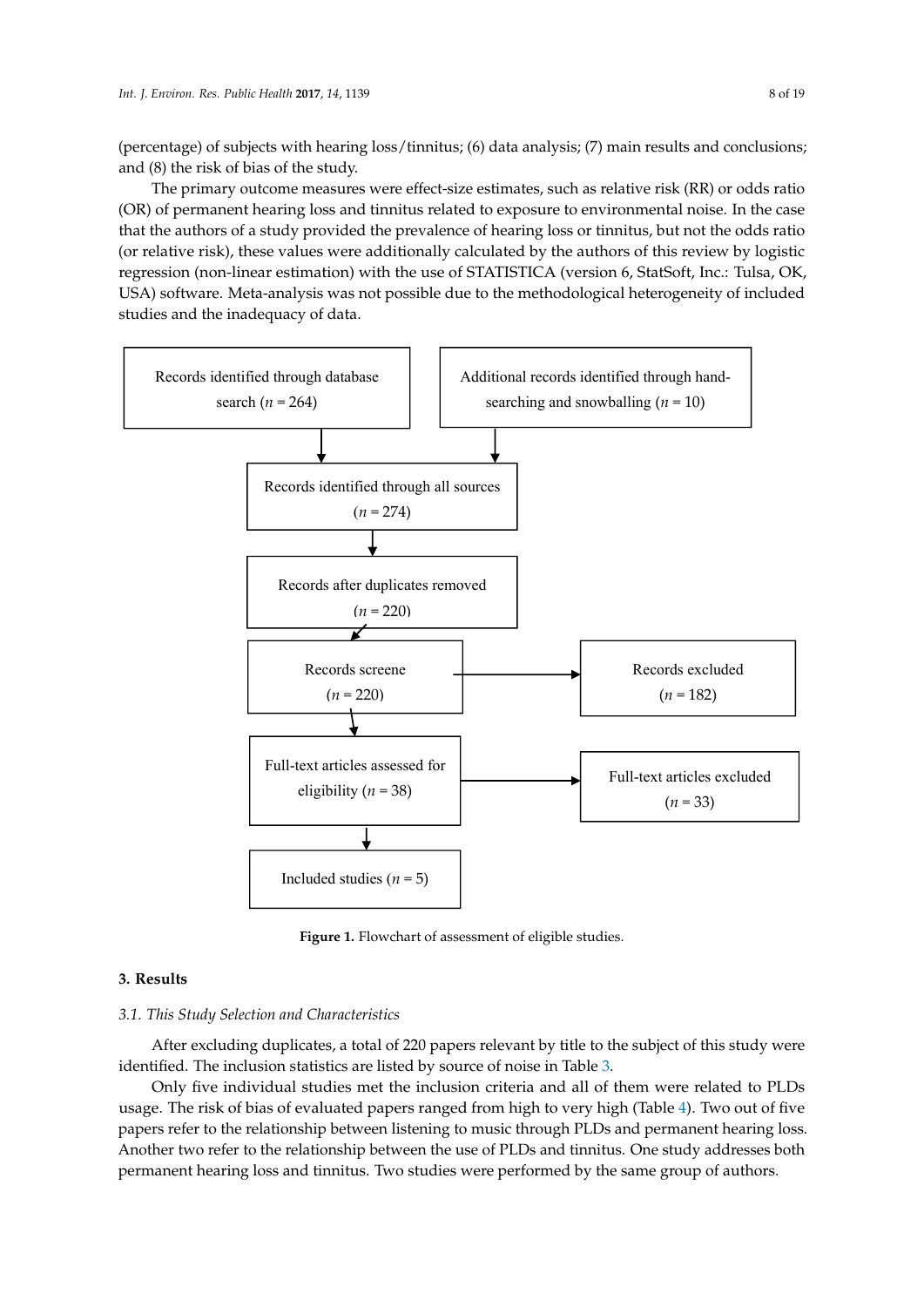<span id="page-8-0"></span>

| Source<br>Number of Studies |  |            |      | Leisure Steady-State Noise/Music |                              | <b>Impulse Noise</b>                    | Aircraft/Traffic                                    |        |
|-----------------------------|--|------------|------|----------------------------------|------------------------------|-----------------------------------------|-----------------------------------------------------|--------|
|                             |  | <b>PLD</b> | Bars |                                  | <b>Concerts</b> Sport Events | Toys, Firearms &<br><b>Firecrackers</b> | Noise and<br><b>Total</b><br><b>Other Exposures</b> |        |
| Included studies            |  |            |      |                                  |                              |                                         |                                                     |        |
| Excluded studies            |  | 116        | 15   | 68                               |                              | 37                                      |                                                     | $215*$ |
| Total                       |  | 121        | 15   | 68                               |                              | 37                                      |                                                     | $220*$ |

**Table 3.** Statistics of included and excluded studies.

**\*** Numbers of total studies are not equal to the sum of these studies listed by the source of noise due to several sources of noise reported by some studies.

All five studies are cross-sectional and comprise in total of 1551 participants, including non-exposed controls [\[21,](#page-17-15)[25,](#page-17-6)[39](#page-18-4)[–41\]](#page-18-5). Noise from PLD was estimated based on the direct measurement of equivalent sound pressure levels (in dB) in four studies [\[21](#page-17-15)[,25](#page-17-6)[,39](#page-18-4)[,40\]](#page-18-6), or based on converting volume-control setting levels of PLD into dB levels in one study [\[41\]](#page-18-5). In the case of direct measurement, the L<sub>eq</sub> values were taken from the two 32-s measurements [\[39\]](#page-18-4), from the 40-s measurement [\[25](#page-17-6)[,40\]](#page-18-6) or from 2-min measurement [\[21\]](#page-17-15) of music sounds at typical and maximum level volume of the device. In all of the studies, individual  $L_{Aeq8h}$  value was calculated based on the estimated level of music and the number of hours a day listening to the music through the PLD declared by an individual in the questionnaire.

Exposure levels (L<sub>eq</sub> values) had a mean of 72 dB [\[25\]](#page-17-6), 81 dB [\[40\]](#page-18-6), and 91 dB [\[21\]](#page-17-15). In two studies, this data was not provided [\[39](#page-18-4)[,41\]](#page-18-5). Respectively,  $L_{Aeq8h}$  mean values were 62 dB [\[25\]](#page-17-6), 76 dB [\[40\]](#page-18-6), and 83 dB [\[21\]](#page-17-15), or this data was not provided [\[39](#page-18-4)[,41\]](#page-18-5). They were reported as individual  $L_{\text{Aec8h}}$  [\[21,](#page-17-15)[25,](#page-17-6)[40\]](#page-18-6), individual  $L_{eq(32s)}$ , and  $L_{EX,8h}$  estimates [\[39\]](#page-18-4), or individual sound levels in dBA for 56 h per week [\[41\]](#page-18-5). The median exposure level of the control group in the study by Sulaiman et al. (2014) [\[40\]](#page-18-6) was not measured, since the control group consisted of subjects who never or rarely used PLD.

# *3.2. Risk of Bias within Studies*

All of the studies were burdened with a high risk of bias when assessed using the template for assessment of quality and risk of bias (Supplementary Materials, Table S4). None of the studies included in this review provide information about blinding the health outcome and/or exposure assessment.

The other risks of bias within studies are as follows:

- Feder et al. (2013) [\[39\]](#page-18-4)—Low participation rate (only 11% of out of 237 invited subjects);
- Sulaiman et al. (2013) [\[25\]](#page-17-6)—The selection of participants was most likely not random and the response rate was not provided;
- Lévesque et al. (2010) [\[21\]](#page-17-15)—No inclusion or exclusion criteria were specified. No confounding factors were included. A lack of randomization. The diagnostic criteria of tinnitus were not specified;
- Vogel et al. (2014) [\[41\]](#page-18-5)—No direct measurement of noise levels; lack of randomization. It is not clear what proportion of subjects with "permanent hearing-related symptoms" experienced permanent tinnitus. No validated method of tinnitus assessment;
- Sulaiman et al. (2014) [\[40\]](#page-18-6)—No information provided about blinding the health outcome and/or exposure assessment.

### *3.3. Results of Individual Studies*

Results of the studies are summarized in Table [4.](#page-10-0) The odds ratios of permanent hearing loss and tinnitus are shown in Table [5.](#page-11-0)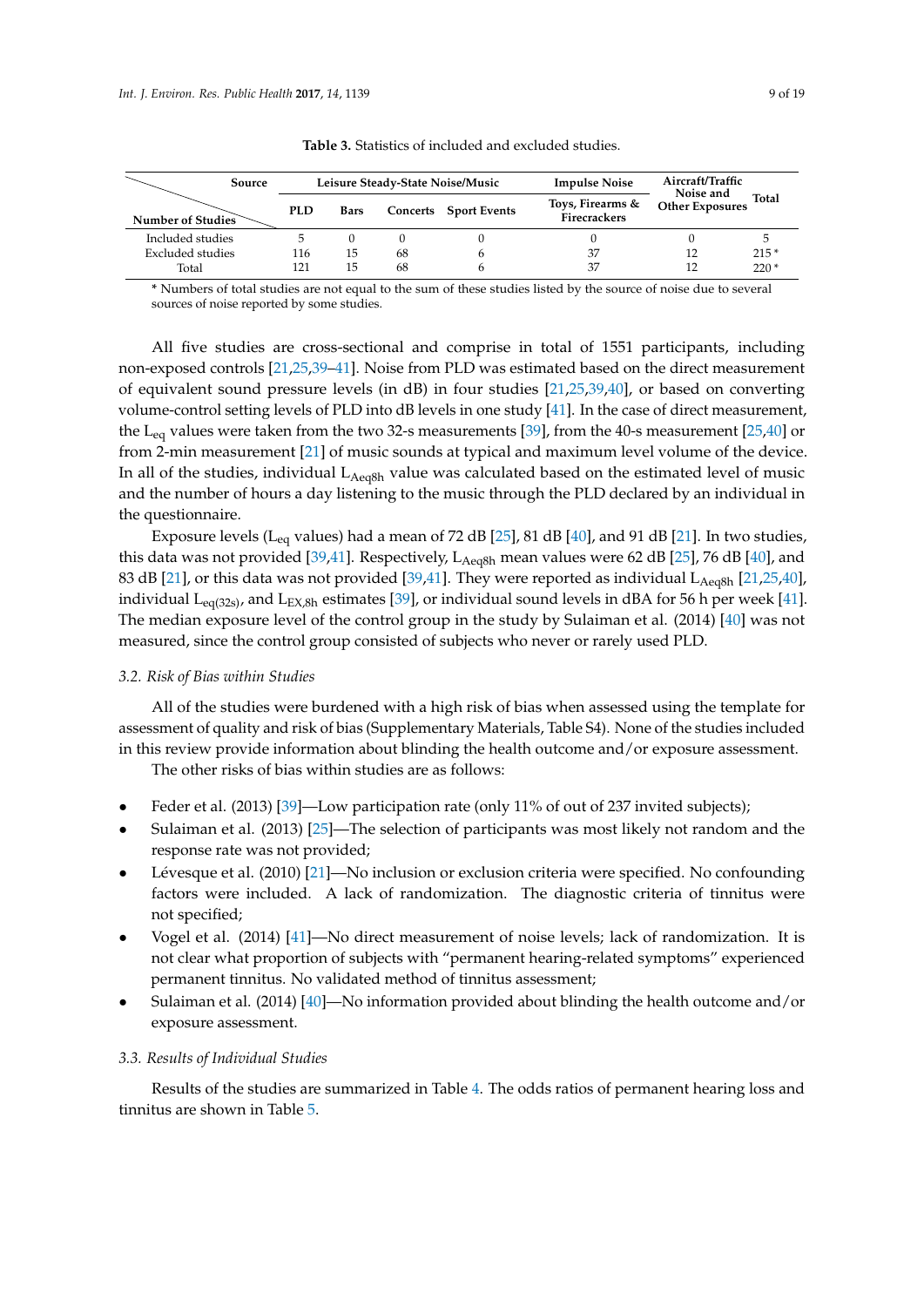**Study Design and the Number of Subjects**

**Age of Subjects (Year)**

**Exposure Assessment**

**No. Author and Year**

| <b>Health Outcome</b><br>and the Method of<br>Measurement | The Number<br>(Percent) of Subjects<br>with Hearing<br>Loss/Tinnitus | Data Analysis                                                                                                                                       | <b>Main Results and Conclusions</b>                                                                                                                                                                                                                                                                                                              | <b>Risk of Bias</b>                                                                                                                                               |
|-----------------------------------------------------------|----------------------------------------------------------------------|-----------------------------------------------------------------------------------------------------------------------------------------------------|--------------------------------------------------------------------------------------------------------------------------------------------------------------------------------------------------------------------------------------------------------------------------------------------------------------------------------------------------|-------------------------------------------------------------------------------------------------------------------------------------------------------------------|
| Permanent hearing<br>loss; PTA                            | Data not reported                                                    | Multivariate models for<br>audiometric<br>frequencies (estimate<br>$(SE)$ , <i>p</i> -value from <i>t</i> -test<br>based on multivariate<br>model). | Positive correlation between Lex(8)<br>h) and hearing threshold at 4 kHz<br>and LFPTA (low frequency<br>pure-tone average for frequencies<br>$0.5$ , 1 and 2 kHz)<br>Subjects reporting using their<br>player for >5years and those<br>reporting using their player for 1<br>to <3 years both had higher HT<br>than those using their player for | High, due to low<br>subject participation<br>rate (only 11%) and no<br>information provided<br>about blinding the<br>health outcome and/or<br>exposure assessment |

Table 4. Results of individe

| 1. | Feder et al.<br>$(2013)$ [39]    | Cross-sectional<br>$(n = 237)$                                                                                          | $10 - 17$ | Individual $L_{eq(32 s)}$<br>and $L_{EX,8h}$ estimates | Permanent hearing<br>loss; PTA                                                                                               | Data not reported                                                                                                                                                                                                                                             | Multivariate models for<br>audiometric<br>frequencies (estimate<br>(SE), <i>p</i> -value from <i>t</i> -test<br>based on multivariate<br>model). | II) and nearing threshold at 4 KHz<br>and LFPTA (low frequency<br>pure-tone average for frequencies<br>$0.5$ , 1 and 2 kHz)<br>Subjects reporting using their<br>player for >5years and those<br>reporting using their player for 1<br>to <3 years both had higher HT<br>than those using their player for<br>$<$ 1 year                                                                                                                                                            | High, due to low<br>subject participation<br>rate (only 11%) and no<br>information provided<br>about blinding the<br>health outcome and/or<br>exposure assessment |
|----|----------------------------------|-------------------------------------------------------------------------------------------------------------------------|-----------|--------------------------------------------------------|------------------------------------------------------------------------------------------------------------------------------|---------------------------------------------------------------------------------------------------------------------------------------------------------------------------------------------------------------------------------------------------------------|--------------------------------------------------------------------------------------------------------------------------------------------------|-------------------------------------------------------------------------------------------------------------------------------------------------------------------------------------------------------------------------------------------------------------------------------------------------------------------------------------------------------------------------------------------------------------------------------------------------------------------------------------|-------------------------------------------------------------------------------------------------------------------------------------------------------------------|
| 2. | Sulaiman et al.<br>$(2013)$ [25] | Cross-sectional<br>$(n = 177)$                                                                                          | $13 - 16$ | Individual LAeq8h                                      | 1. Permanent<br>hearing loss;<br>standard PTA and<br>extended high<br>frequencies PTA<br>2. Tinnitus (possibly<br>permanent) | Hearing loss found in<br>$13(7.3%)$ of subjects<br>in entire population.<br>Tinnitus reported by<br>30 (16.9%) subjects<br>exposed to music at<br>$L_{Aeq8h} \leq 75$ dBA and<br>by $\frac{7}{4.0\%}$ of those<br>exposed to music at<br>$L_{Aeq8h}$ >75 dBA. | Pearson correlation test,<br>Chi-squared test                                                                                                    | No significant association between<br>subjects' $L_{\text{Aea8h}}$ exposure levels<br>and the incidence of hearing loss<br>(defined as $HT \geq 25$ dB at one or<br>more standard frequencies), or the<br>occurrence of notched audiograms.<br>Weak significant correlation<br>between individual L <sub>Aeq8h</sub> and HT<br>at 11.2 and 14 kHz.<br>No relationship between<br>individual L <sub>Aeq8h</sub> and tinnitus.                                                        | High, the response rate<br>was not provided,<br>neither the information<br>about blinding the<br>health outcome and/or<br>exposure assessment.                    |
| 3. | Sulaiman et al.<br>(2014) [40]   | Cross-sectional<br>(35 exposed<br>subjects and<br>equal number<br>of age and sex<br>matched not<br>exposed<br>subjects) | $18 - 30$ | Individual LAeq8h                                      | Permanent hearing<br>loss; standard PTA<br>and extended high<br>frequencies PTA,<br>otoacoustic<br>emissions                 | Hearing loss (defined<br>as $HT \geq 25$ dB at one<br>or more standard<br>frequencies) in 12<br>$(34.3\%)$ of users and 4<br>$(11.4\%)$ of control<br>subjects.                                                                                               | Descriptive analysis,<br>unpaired Student t test,<br>Pearson correlation test,<br>Fisher's exact test.                                           | Significant association between the<br>incidence of hearing loss and PLDs<br>usage.<br>Weak but significant correlation<br>between users' L <sub>Aeq8h</sub> exposure<br>levels and their PTA thresholds<br>pooled from 3, 4 and 6 kHz in the<br>right ear only.<br>Hearing thresholds of PLDs users<br>at extended high frequencies<br>significantly higher than in<br>non-users.<br>Otoacoustic emissions amplitudes<br>in users significantly reduced<br>compared with controls. | High, no information<br>provided about<br>blinding the health<br>outcome and/or<br>exposure assessment.                                                           |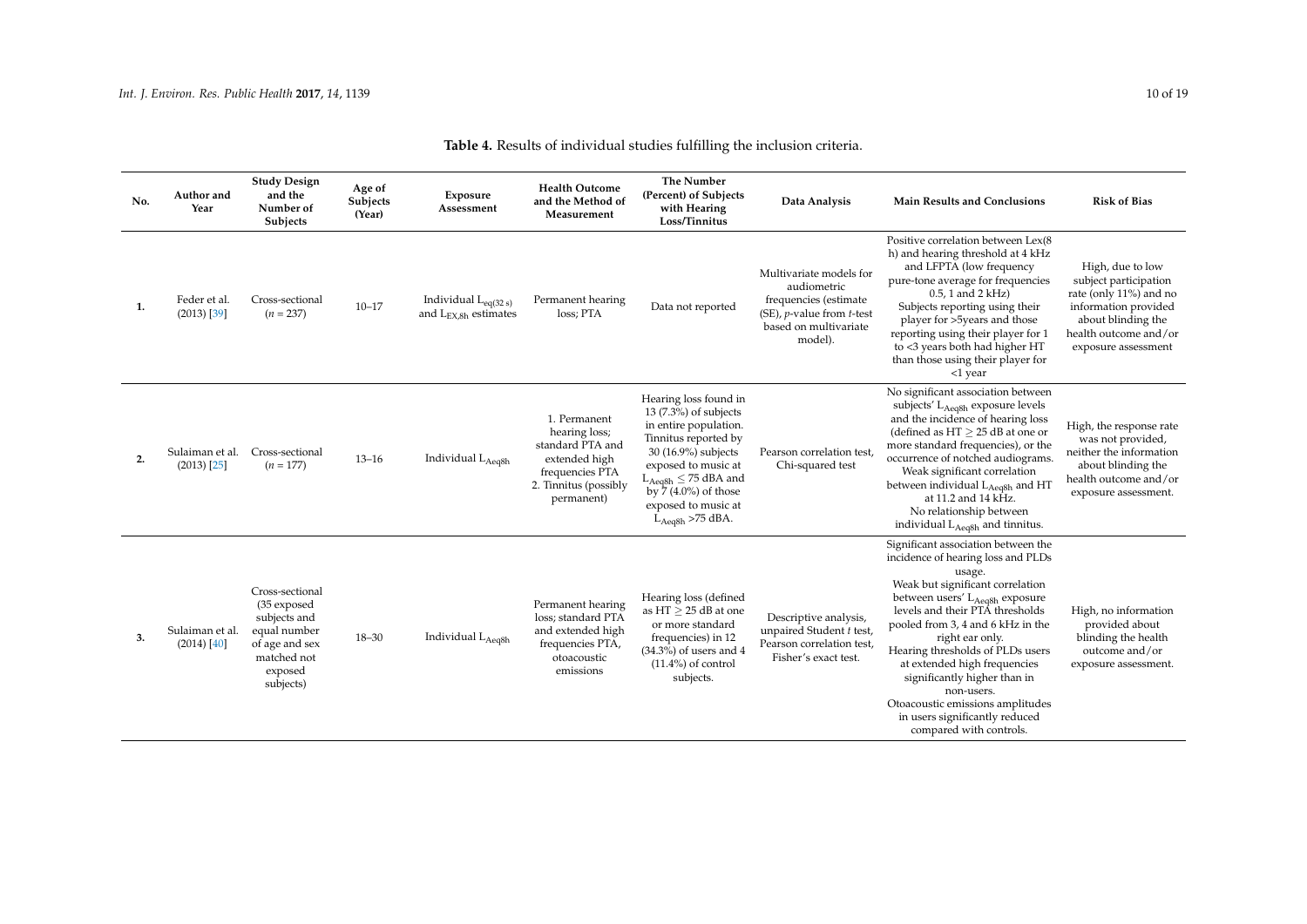# **Table 4.** *Cont.*

<span id="page-10-0"></span>

| No. | Author and<br>Year               | <b>Study Design</b><br>and the<br>Number of<br>Subjects | Age of<br>Subjects<br>(Year) | Exposure<br>Assessment                                                                                                                                                                                              | <b>Health Outcome</b><br>and the Method of<br>Measurement                                                                                                                                           | <b>The Number</b><br>(Percent) of Subjects<br>with Hearing<br>Loss/Tinnitus                                                                                                                                                                                                                                                                                         | Data Analysis                                                                                                                                                                                                                    | <b>Main Results and Conclusions</b>                                                                                                                                                                                                                | <b>Risk of Bias</b>                                                                                                                                                                                                                                                                                              |
|-----|----------------------------------|---------------------------------------------------------|------------------------------|---------------------------------------------------------------------------------------------------------------------------------------------------------------------------------------------------------------------|-----------------------------------------------------------------------------------------------------------------------------------------------------------------------------------------------------|---------------------------------------------------------------------------------------------------------------------------------------------------------------------------------------------------------------------------------------------------------------------------------------------------------------------------------------------------------------------|----------------------------------------------------------------------------------------------------------------------------------------------------------------------------------------------------------------------------------|----------------------------------------------------------------------------------------------------------------------------------------------------------------------------------------------------------------------------------------------------|------------------------------------------------------------------------------------------------------------------------------------------------------------------------------------------------------------------------------------------------------------------------------------------------------------------|
| 4.  | Lévesque et al.<br>$(2010)$ [21] | Cross-sectional<br>$(n = 124)$                          | $14 - 17$                    | Individual L <sub>Aeq8h</sub>                                                                                                                                                                                       | Tinnitus (possibly<br>permanent);<br>questionnaire                                                                                                                                                  | Tinnitus reported by<br>$2(4.1\%)$ of subjects<br>exposed to music at<br>$L_{Aeq8h} \leq 80$ dBA and<br>by $12(16.0\%)$ of those<br>exposed to music at<br>$L_{Aeq8h} > 80$ dBA.<br>Tinnitus reported by<br>$5(6.9\%)$ of subjects<br>exposed to music at<br>$L_{Aea8h} \leq 85$ dBA and<br>by $9(17.3\%)$ of those<br>exposed to music at<br>$L_{Aeq8h}$ > 85 dBA. | Binary outcome, chi2<br>test                                                                                                                                                                                                     | Significant difference in<br>prevalence of tinnitus between<br>groups when the LAeq8h reference<br>value set at 80 dBA.<br>No significant difference in<br>prevalence of tinnitus when the<br>L <sub>Aeq8h</sub> reference value set at 85<br>dBA. | Very high, due to the<br>lack of specification of<br>inclusion/exclusion<br>criteria, participation<br>rate 63.3%, diagnostic<br>criteria of tinnitus not<br>specified, no<br>confounding factors<br>included, no<br>information provided<br>about blinding the<br>health outcome and/or<br>exposure assessment. |
| 5.  | Vogel et al.<br>$(2014)$ [41]    | Cross-sectional<br>$(n = 943)$                          | $16 - 25$                    | Individual sound<br>levels in dBA for 56<br>h per week,<br>estimated based on<br>PLD volume setting<br>(Permissible)<br><b>Exposure Limits</b><br>$(PELweek = music)$<br>level of 89 dBA listen<br>for 56 h a week) | Permanent<br>hearing-related<br>symptoms;<br>questionnaire (not<br>clear what<br>proportion of<br>subjects with<br>"permanent<br>hearing-related<br>symptoms"<br>experienced<br>permanent tinnitus) | Permanent<br>hearing-related<br>symptoms reported<br>by 101 (10.7%) of<br>subjects not at risk<br>(<80 dBA), 93 (9.9%)<br>of subjects at low risk<br>$(80 - 85$ dBA), 97<br>$(10.3\%)$ of subjects at<br>moderate risk (85–90<br>dBA) and 41 (4.4%) of<br>subjects at high risk<br>$(≥90$ dBA).                                                                     | Multiple logistic<br>regression; ORs: 0.86<br>$(0.49 - 1.46)$ , 0.93<br>$(0.50 - 1.75)$ 0.39<br>$(0.18-0.86)$ for low risk<br>(80–85 dBA), moderate<br>risk (85-90 dBA) and<br>high risk ( $\geq$ 90 dBA)<br>group of listeners. | Students not experiencing<br>permanent hearing-related<br>symptoms listen $> 2.5$ times more<br>often to high-risk sound levels<br>(equivalent to $\geq$ 90 dBA for 56 h<br>per week).                                                             | High, because of the<br>lack of direct<br>measurement of sound<br>pressure levels, health<br>outcome assessment<br>leading to information<br>bias.                                                                                                                                                               |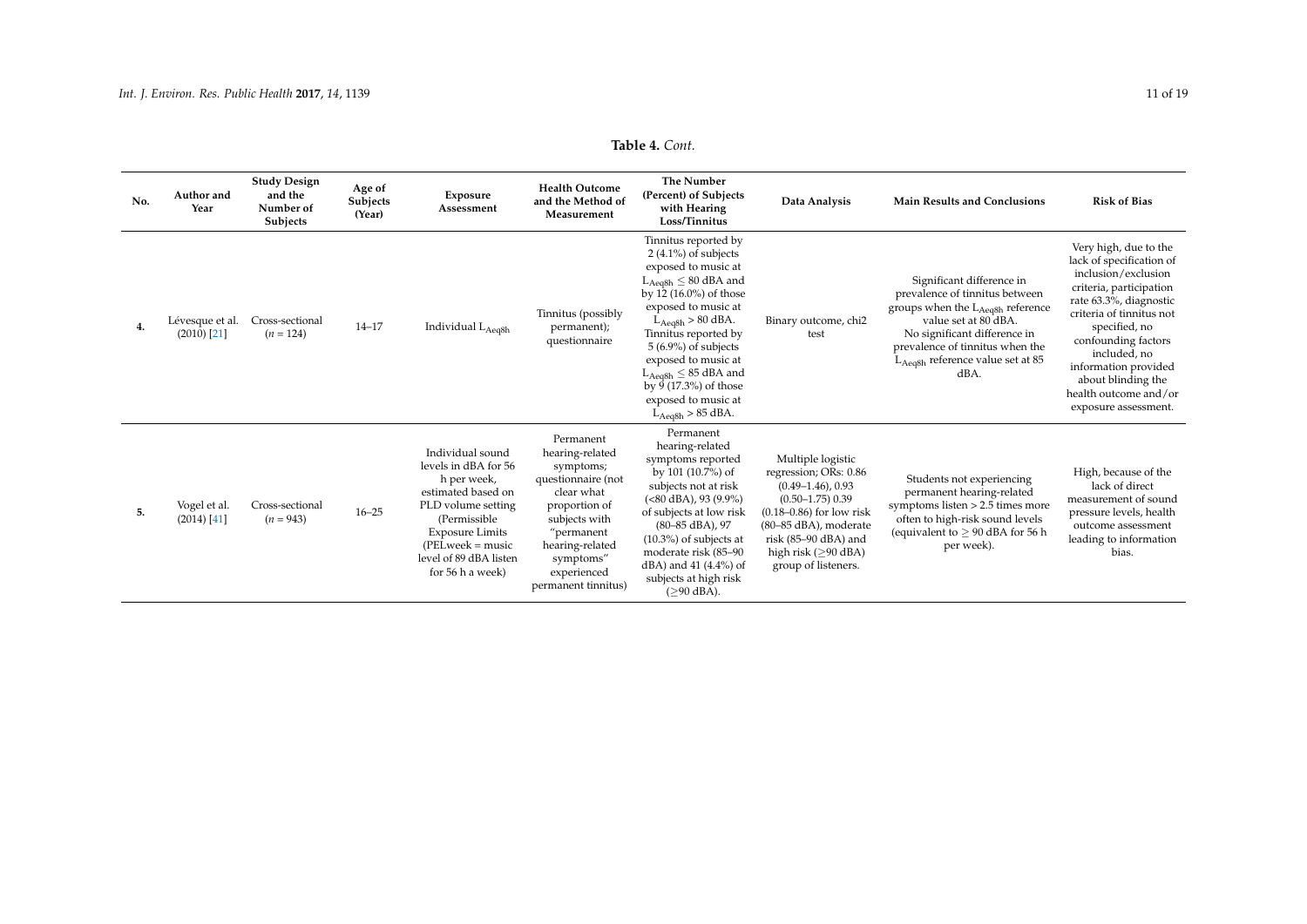| No.     | <b>Author and Year</b>             | <b>Health Outcome</b>                                  | Reference<br><b>Values</b><br>$(L_{Aeq8h})$        | <b>OR</b>                                              | $(95\% \text{ CI})$                                   | Number of<br>Participants | <b>Risk of Bias</b> |
|---------|------------------------------------|--------------------------------------------------------|----------------------------------------------------|--------------------------------------------------------|-------------------------------------------------------|---------------------------|---------------------|
| 1<br>ı. | Sulaiman et al.<br>$(2013)$ $[25]$ | Tinnitus                                               | $<$ 75 dBA<br>$>75$ dBA                            | 1.00<br>1.13 <sup>1</sup>                              | $(0.44 - 2.89)^{1}$                                   | 177                       | High                |
| 2.      | Levesque et al.<br>$(2010)$ [21]   | Tinnitus                                               | $<$ 80 dBA<br>$>80$ dBA<br>$<$ 85 dBA<br>$>85$ dBA | 1.00<br>4.48 <sup>1</sup><br>1.00<br>2.80 <sup>1</sup> | $(0.94 - 21.29)^{1}$<br>$(0.87 - 9.04)^{1}$           | 124                       | Very high           |
| 3.      | Vogel et al.<br>$(2014)$ [41]      | Permanent<br>hearing related<br>symptoms<br>(tinnitus) | $< 80$ dBA<br>80-85 dBA<br>85-90 dBA<br>$>90$ dBA  | 1.00<br>0.86<br>0.93<br>0.39                           | $(0.49 - 1.49)$<br>$(0.50 - 1.75)$<br>$(0.18 - 0.86)$ | 943                       | High                |
| 4.      | Sulaiman et al.<br>$(2014)$ [40]   | Permanent<br>hearing loss <sup>*</sup>                 | non users<br>Users $**$                            | 1.00<br>4.04 <sup>1</sup>                              | $(1.13 - 14.49)^{1}$                                  | 70                        | High                |

Table 5. Odds ratios (95% confidence intervals, CI) of tinnitus/permanent hearing-related symptoms depending on reference value (L<sub>Aeq8h</sub>) and permanent hearing loss in users vs. non-users.

<span id="page-11-0"></span> $^1$  Values calculated by the authors of this paper based on originally provided data on prevalence of tinnitus or permanent hearing loss. \* HT  $\geq$  25 dB at one or more standard frequencies. \*\* Users of PLDs for at least 1 year, 1 h/day and at >50% of the maximum volume setting. HT—hearing thresholds.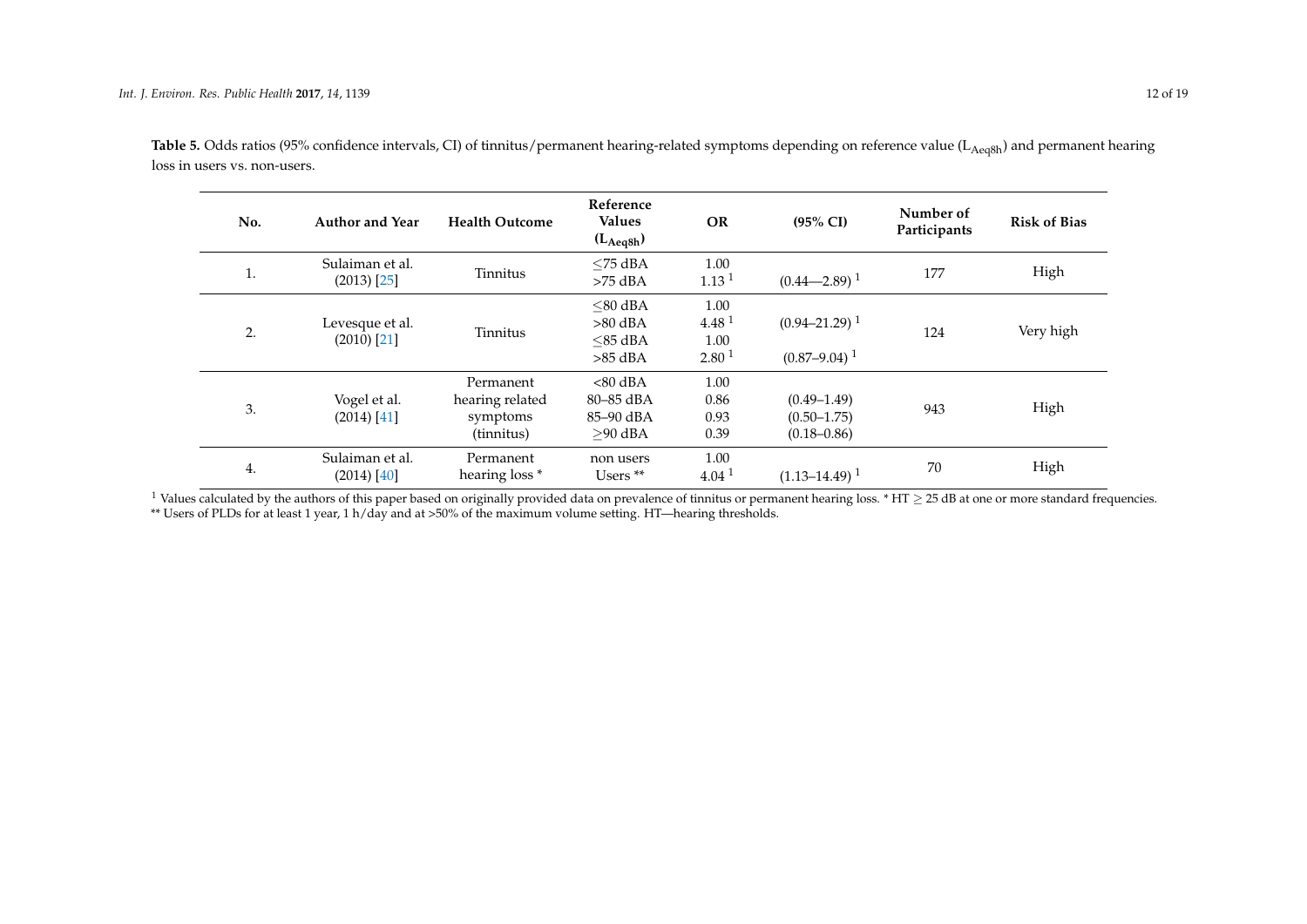#### 3.3.1. Permanent Hearing Loss

There is high risk of biased data indicating a positive correlation between individually measured  $L_{\text{Ae}$ <sub>deq</sub><sup>8</sup>h values and hearing thresholds at 4 kHz, as well as low frequency pure-tone average at 0.5, 1 and 2 kHz (LFPTA). The individuals with reported use of 1–3 years and more than five years had higher hearing thresholds averaged over 4 and 8 kHz (high frequency pure-tone average, HEPTA) than the reference group using the PLDs for less than one year. This observation is based on one cross-sectional individual study performed in 237 Canadian teenagers [\[39\]](#page-18-4). The level range of music is not provided.

There is a high risk of bias data contradicting any significant association between subjects' L<sub>Aeq8h</sub> exposure levels and the incidence of permanent hearing loss assessed by standard pure-tone audiometry, or the occurrence of notched audiograms. However, individually measured  $L_{A\text{e}a8h}$  values are positively correlated with hearing thresholds at two of the extended high frequencies (11.2 and 14 kHz), but not with the standard frequencies. This observation is based on one cross-sectional individual study performed in 177 Malaysian teenagers [\[25\]](#page-17-6).  $L_{Aeq8h}$  levels of music ranged from 43.0 dBA to 94.0 dBA (mean  $61.6 \pm 12.9$  dBA).

There is high risk of biased data indicating a significant association between the PLDs usage (defined as using a PLD for at least 1 year, over 1h/day, and at over 50% of the maximum volume setting) and the incidence of hearing loss (defined as hearing thresholds  $\geq 25$  dB at one or more standard frequencies) and odds ratio of hearing loss (see Table [5\)](#page-11-0). The conversion of volume-control levels into decibel levels (done according to Portnuff et al. (2011) [\[18\]](#page-17-5)) showed that users listened to music at  $>70$  dBA. Weak but significant correlation exists between users'  $L_{\text{Ae}a8h}$  exposure levels and their PTA thresholds pooled from 3, 4, and 6 kHz. However, this association was found only in the right ear. Hearing thresholds of PLDs users at extended high frequencies are significantly higher than in non-users. Transient Evoked otoacoustic Emission (TEOAE) and Distortion Product Otoacoustic Emission DPOAE amplitudes in users are significantly reduced when compared with controls (non-PLDs users). This observation is based on one cross-sectional individual study performed in 35 young Malaysian adult PLDs users and an equal number of their age and sex matched controls, which never or rarely used PLDs [\[40\]](#page-18-6). L<sub>Aeq8h</sub> levels of music ranged from 57.5 dBA to 89.7 dBA.

#### 3.3.2. Permanent Tinnitus

There is very high risk of biased data indicating a significant difference in the prevalence of tinnitus between groups using their PLDs at the  $L_{Aeq8h} \leq 80$  dBA and the  $L_{Aeq8h} > 80$  dBA. However, there is no significant difference in the prevalence of tinnitus when the  $L_{Aeq8h}$  reference value is set at 85 dBA. When the prevalence values were recalculated into odds ratios by the authors of this review, no difference between differently exposed groups was found. The same was true when the limit was set at 80 dBA and at 85 dBA. This observation is based on one cross-sectional study performed in 124 Canadian teenagers [\[21\]](#page-17-15).  $L_{A\text{eq8}h}$  levels of music ranged from 51.45 dBA to 110.34 dBA (mean  $82.59 \pm 11.89 \text{ dBA}$ ).

There is a high risk of biased data contradicting any significant difference in prevalence of tinnitus between groups listening to music through PLDs at the  $L_{Aeq8h} \le 75$  dBA and the  $L_{Aeq8h} > 75$  dBA. This observation is based on one cross-sectional study performed in 177 Malaysian teenagers using PLDs for at least six months prior the examination [\[25\]](#page-17-6). Similarly, when the prevalence values were recalculated into odds ratio by the authors of this report, no difference between groups was found. L<sub>Aeq8h</sub> levels of music ranged from 43.0 dBA to 94.0 dBA.

Contrary to expectations, there is a high risk of biased data indicating that students not experiencing permanent hearing-related symptoms (possibly permanent tinnitus) listen to high-risk sound levels of music (equivalent to  $\geq$ 90 dBA for 56 h per week) 2.5 times more often than the reference group ( $L_{Aeq56h/week}$  < 80 dBA). This observation is based on one cross-sectional study performed in 1228 Dutch teenagers and young adults [\[41\]](#page-18-5). LAq56h/week levels of music ranged from below 80 dBA to above 90 dBA.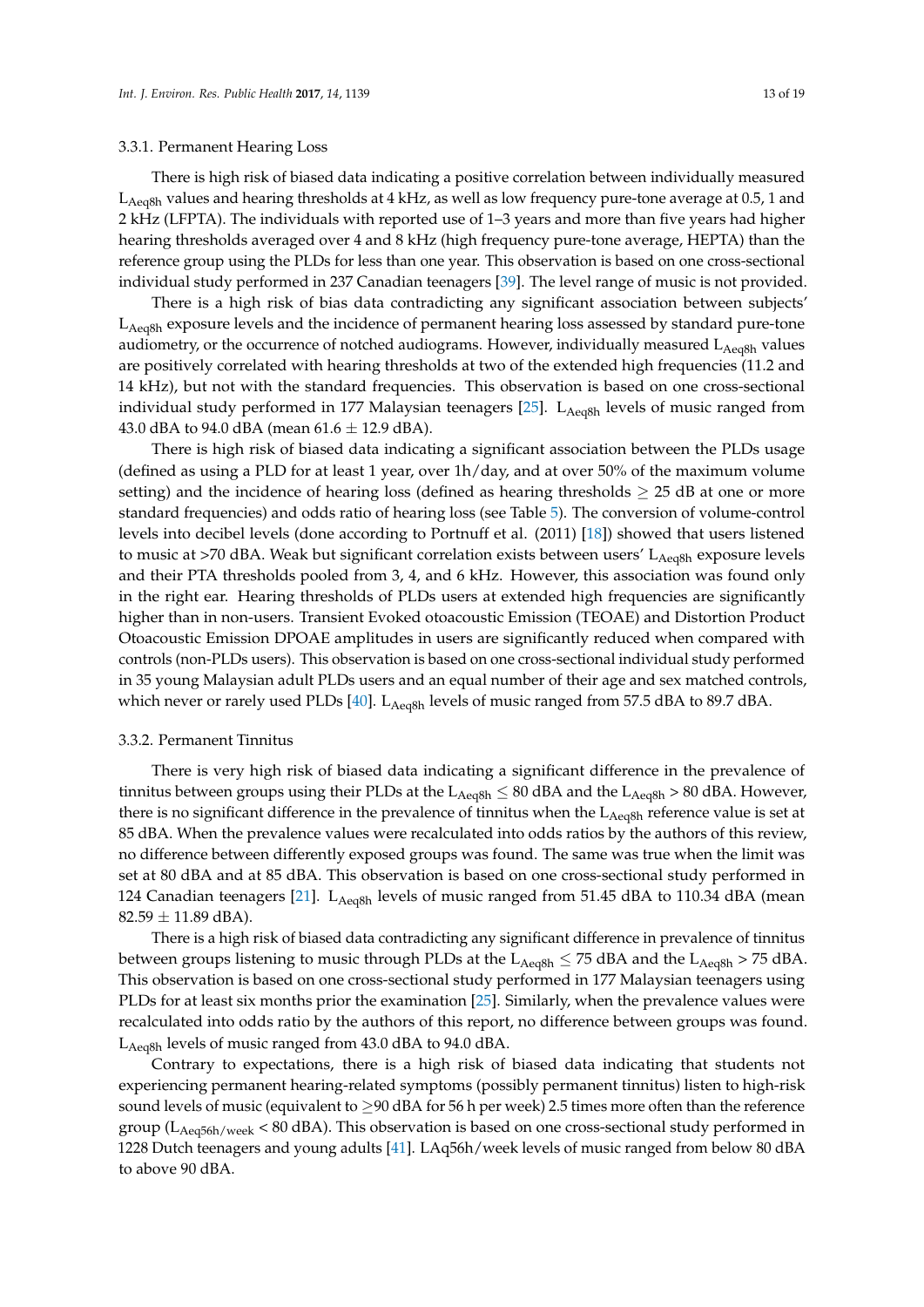#### *3.4. Synthesis of Results*

#### 3.4.1. Permanent Hearing Loss

None of the studies published up to date reported specific threshold analyses focused on stratifying the risk of permanent hearing loss due to PLDs use according to the levels of exposure to music.

The data of only one study of a high risk of bias with very low number of participants shows that the incidence and the risk of permanent hearing loss in regular PLDs users is significantly higher than in non-users (Table [5\)](#page-11-0).

All three of the individual studies reporting on permanent hearing loss that are included in this review show a positive association between individual  $L_{\text{Aeq8h}}$  values and hearing thresholds at standard or extended audiometric frequencies. It is important to mention that two of these studies were published by the same group of authors.

Due to the methodological heterogeneity of the studies by Feder et al. (2013) [\[39\]](#page-18-4) and Sulaiman et al. (2013, 2014) [\[25](#page-17-6)[,40\]](#page-18-6) pooled analysis was not possible.

#### 3.4.2. Permanent Tinnitus

The studies included in this report contradict any positive association between the equivalent levels of exposure to music listened to through the PLDs (averaged over 8 h a day or 56 h a week) and the incidence of permanent tinnitus, regardless of the cut-off level applied (75 dBA, 80 dBA, 85 dBA). Moreover, one of these studies indicates a negative association between listening to loud music through the PLDs at ≥90 dBA and permanent hearing-related symptoms, including permanent tinnitus.

Pooled analysis was not performed due to an inadequacy of data. Levesque et al. (2010) [\[21\]](#page-17-15) and Sulaiman et al. (2013) [\[25\]](#page-17-6) did not provide criteria for the diagnosis of tinnitus, thus it is not known whether tinnitus was temporary or permanent; Vogel et al. (2014) [\[41\]](#page-18-5) did not define how many of subjects with "permanent hearing-related symptoms" suffered permanent tinnitus.

### 3.4.3. Risk of Bias across Studies

In all of the studies, the  $L_{Aeq8h}$  or  $L_{Aeq56h/week}$  levels of music were calculated based on a single sound pressure level measurement, which was performed in a quiet environment. Thus, the values calculated this way could be encumbered with error due to listener's changing habits, using different types of devices and earphones, as well as changing the frequency of PLDs usage with high background noise. It has been shown that maximum sound pressure level of music listened through in-ear earphones differ by 14.4 dB depending on the style of music [\[24\]](#page-17-25). The level of music sound may increase from 6 to 10 dBA with background noise [\[23](#page-17-10)[,42\]](#page-18-10), and by 7–9 dB with using in-ear earphones when comparing with headphones [\[17,](#page-17-4)[24\]](#page-17-25).

According to the ISO 1999 model, the risk of hearing loss and the degree of hearing threshold shift depend on a combination of four major variables: age, sex, equivalent SPL, and years of exposure. In none of the studies included in this review, such comprehensive, combined analysis referring the measured hearing thresholds to those predicted by the ISO 1999 model was performed. The risk of permanent hearing loss was not analyzed separately for men and women.

Hearing loss in teenagers and young adults is the resultant value of combined exposures to different sources of noise including, but not limited to, PLDs. Therefore, other sources of music (discotheques, live concerts) represent the main bias risk and can additionally account to hearing thresholds shifts in PLD users. This issue was not directly addressed by the studies included in this review.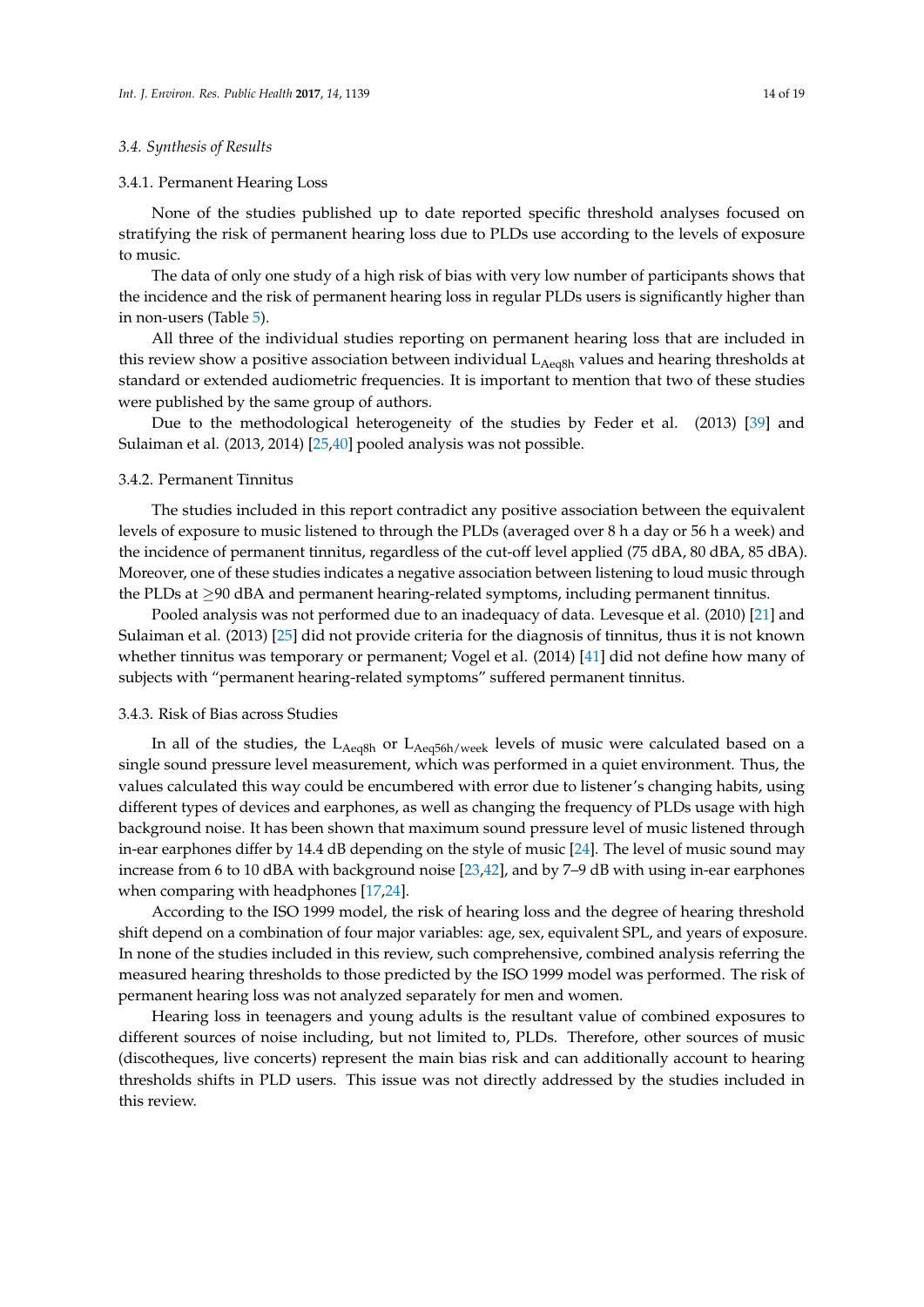#### **4. Discussion**

#### *4.1. Summary of Evidence*

Among all of the sources of environmental noise, exposure to loud music seem to be the most frequent and possibly the most harmful, especially for young people. Up to date, the only data available on exposure-response relationship between exposure to loud music or other types of environmental sounds and permanent hearing outcomes is related to PLDs usage. These studies have been performed mainly in teenagers and young adults.

Noise-induced hearing loss develops very slowly over the years of exposure. Thus, the effects of overexposure to loud music could be difficult to single out in teenagers with a relatively short duration of PLDs usage. For example, according to the ISO model, a shift of hearing threshold greater or equal to 25 dB in speech frequencies should not take place in males with healthy ears, provided the exposure to noise does not exceed 15 years for 85 dBA level and six years for 90 dBA level. On the other hand, the dynamics of NIHL development is the greatest in the first years of exposure. For example, the magnitude of NIHL after 3 years is 40% of the NIHL after 45 years. Extended high frequency audiometry and otoacoustic emissions are believed to be more sensitive in the diagnostics of early stages of NIHL than standard audiometry.

The literature regarding recreational exposures to loud sounds, including listening to music through PLDs, is quite large. However, the design of a majority of the studies was to measure the levels of exposure and to predict the risk of hearing loss based on international standards, or to measure audiometric and tinnitus outcomes in the PLDs users versus non-users. The combination of both measures (exposure and hearing effect) was less frequent and based mainly on self-reported questionnaire information or in relation to temporary hearing outcomes. Thus, the data on the exposure-response relationship between the exposure to music listened to through PLDs and permanent hearing loss measured by a quantifiable hearing test are very scarce. So far, only three studies of high risk of bias were published by two groups of researchers. The studies were performed in Malaysian and Canadian populations. However very limited, they consistently indicate that exposures to loud music listened to through PLDs may result in hearing threshold shifts, provided the level of music is high and the duration of exposure is long (more than five years). The results of these studies show that if the exposure to music is relatively short (mean 3.2 years), the typical signs of NIHL are not detected in the standard audiometric frequencies (0.25–8 kHz), but can be visible at extended high frequencies [\[25\]](#page-17-6). As anticipated, the early stages of NIHL can also be recognized by decreasing the signals of otoacoustic emissions [\[40\]](#page-18-6). Using PLDs for a longer time was shown to be associated with an increased incidence of permanent hearing loss and the worsening of hearing thresholds at standard test frequencies related to the exposure level [\[39](#page-18-4)[,40\]](#page-18-6). This was distinctly observed at high standard audiometric frequencies, including the frequency of 4 kHz, which is most sensitive for acoustic trauma.

In none of the studies included in this review was a limit of exposure to music established. Some previous literature data indicate that the instance of audiometric notch was considerably higher in young people studying popular music than reported from studies of the general population [\[43\]](#page-18-11). On the other hand, professional musicians who do not use hearing protectors seem to develop less profound hearing loss than predicted based on the occupational noise standards [\[44\]](#page-18-12). Therefore, it can be speculated that since music is a "desired" sound, it may be less harmful than occupational noise.

NIHL is very often accompanied by tinnitus. None of the studies included in this review support the hypothesis that the incidence of permanent tinnitus is positively associated with exposures to loud music. However, in this review the risk of bias of all three studies on tinnitus was high or very high [\[21](#page-17-15)[,25](#page-17-6)[,41\]](#page-18-5). Thus, this conclusion should be drawn with caution. The findings indicating that the incidence of permanent hearing-related symptoms is negatively correlated with high risk exposure to music listened to through PLDs can be coincidental or can be the effect of ear "conditioning". In either case, this outcome should be verified.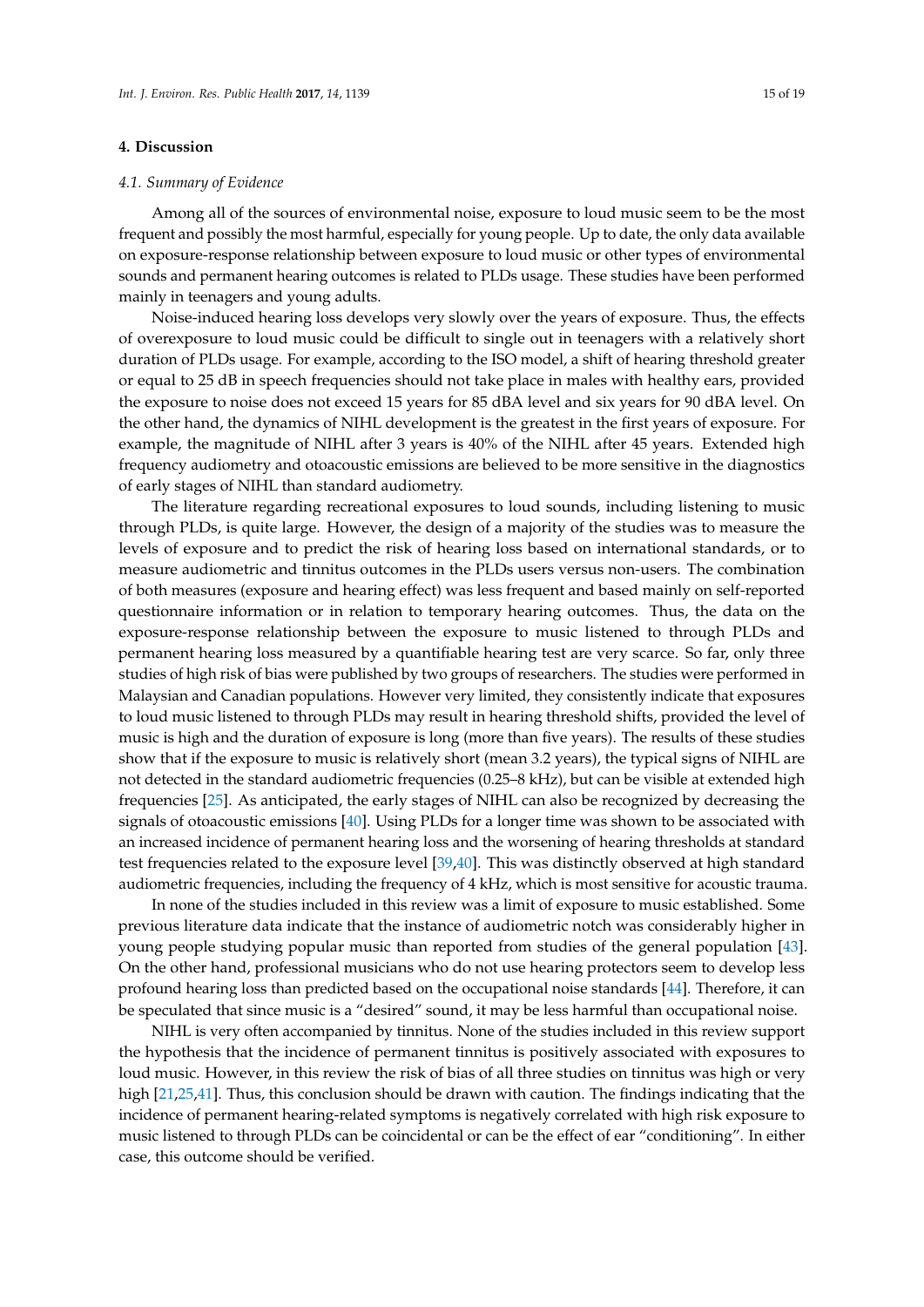(about four times) higher in regular PLDs users versus non-users. The users are defined as these listening to the music through PLDs for at least 1 h per day, at more than 50% of the maximum volume setting, for at least one year [\[40\]](#page-18-6). Similar times of exposure expressed in hours per week were shown by other studies [\[45,](#page-18-13)[46\]](#page-18-14). Only one study provides more a conservative value of 4 h per week [\[47\]](#page-18-15). The literature data shows also that the critical limit for the safety of exposure to loud sounds of music is  $L_{eq}$ , 8 h of 80 dBA [\[46\]](#page-18-14), and the hearing effects of using PLDs could be most clearly seen after five years of exposure [\[48](#page-18-16)[,49\]](#page-18-17). Thus, for public health activities, the conclusive statement of the SCENIHR report on the safety of PLDs seems to be still valid. Attention should be paid if an individual is exposed to high level of music (over 50% of PLD volume setting) for more than 1 h a day [\[17\]](#page-17-4).

To our knowledge, currently there are no papers meeting the inclusion criteria applied in this work, which would indicate a potential relationship between other environmental noise sources and hearing loss.

# *4.2. Limitations*

The literature on the exposure-response relationship between the exposures to environmental noise and permanent hearing outcomes such as hearing loss/tinnitus is limited.

As for the PLDs usage, the results of the studies included in this review should be interpreted with caution due to the high risk of bias of the studies, as well as the possible limitations of using the occupational noise standard to predict hearing consequences of relatively short exposures to leisure music.

Large-scale case-control studies and longitudinal cohort studies are needed to address the objective of this review in the future. It should be stressed that such studies might be difficult to perform, because the assessment of the average long-term noise exposure appears to be largely impossible due to varying sound levels at different venues and changing individual listening habits over time. Sound levels in different situations and the daily usage of devices may also change, as well as monthly visits of entertainment places and venues. Another limitation is the long time of exposure required for measurable audiometric hearing loss.

As it has been shown that temporary threshold shift after exposure to noise might be reasonably predictive of future permanent threshold shift [\[50\]](#page-18-18), it would be worth to proceed with the studies on TTS in the future. Up-to-date results show that exposure-effect relationship for TTS and tinnitus is feasible to be established [\[51\]](#page-18-19).

An alternative approach to advance the studies on the relationship between exposure to music listened to through PLDs and the risk of permanent hearing loss and tinnitus would be to look at age-related hearing loss progression depending on early age exposures to loud music.

### **5. Conclusions**

- While using very strict inclusion criteria, there is low quality GRADE evidence that prolonged listening to loud music through PLDs increases the risk of hearing loss and results in worsening standard frequency audiometric thresholds.
- Specific threshold analyses focused on risk stratification of permanent hearing loss according to clearly defined levels of exposure to music through the PLDs are missing. This is due to many restrictions of conducting such research that are related to the long latency time from exposure to effect, the problems to correctly estimate the exposure, and the lack of sensitive measures to detect early signs of hearing loss.
- Available, yet very limited, data contradict any positive association between prolonged listening to loud music through PLDs and the risk of permanent tinnitus. Future studies are needed to provide actionable guidance for PLDs users.
- No studies fulfilling the inclusion criteria related to other isolated or combined exposures to environmental noise were identified.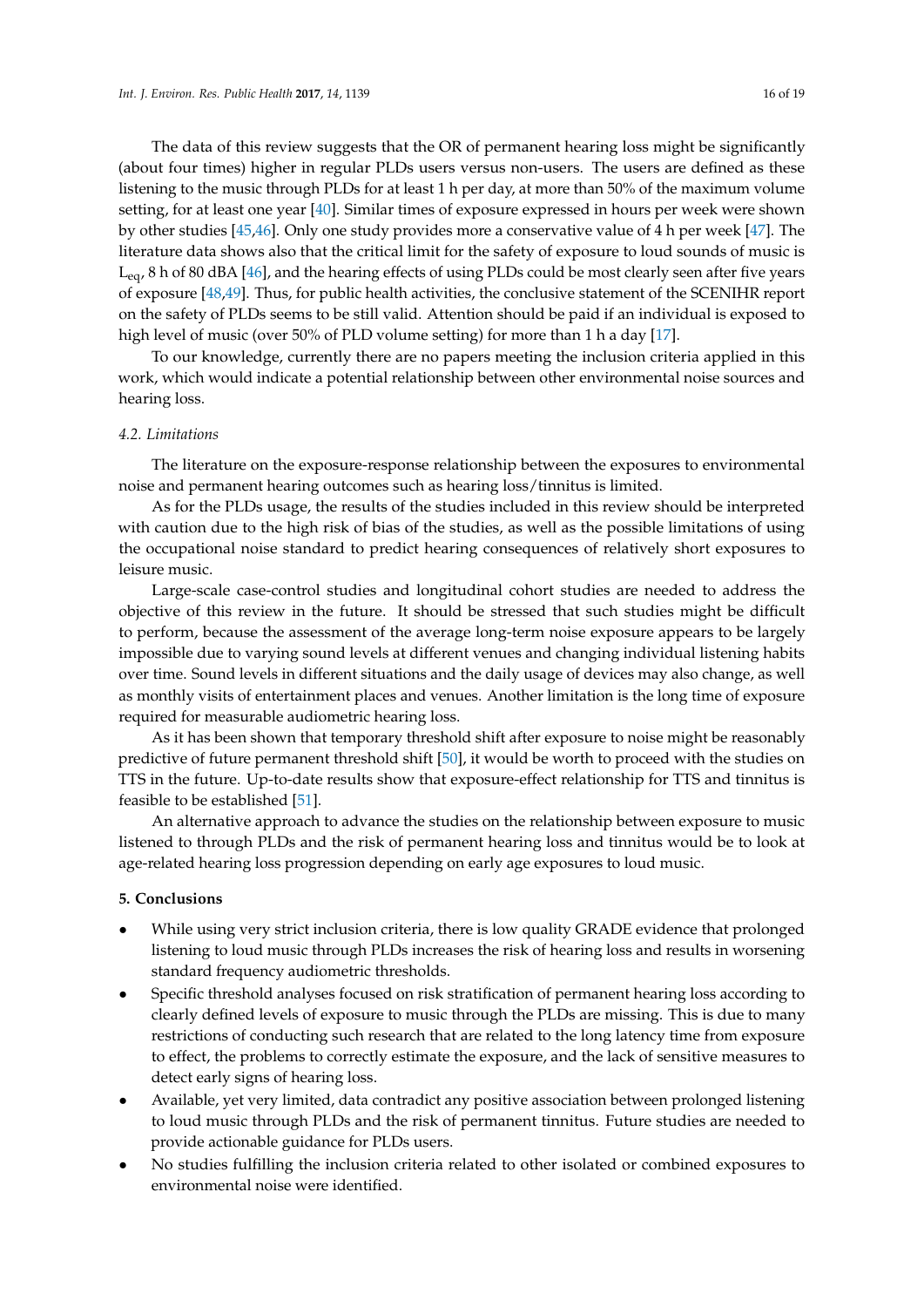• Since measurable audiometric hearing loss requires long exposure periods and individual dosimetry is preferable to overcome the methodological and practical drawbacks in exposure assessment, such cohort studies would be very challenging.

**Supplementary Materials:** The following are available online at [www.mdpi.com/1660-4601/14/10/1139/s1,](www.mdpi.com/1660-4601/14/10/1139/s1) Table S1: Individual studies had to meet the following criteria in order to be included in the evidence review. If the criteria were adjusted, a justification is given detailing the reasons, Table S2: The template for assessment of quality and risk of bias, Table S3: GRADE for quality of evidence from personal listening devices associated with hearing impairment and tinnitus, Table S4: The template for assessment of quality and risk of bias of individual studies, Table S5: The list of included and excluded studies.

**Acknowledgments:** This systematic review has been funded by the World Health Organization Regional Office for Europe, supported by Swiss Federal Office for the Environment, and delivered as part of the evidence-base that underpins the Environmental Noise Guidelines for the European Region. All rights in the work, including ownership of the original work and copyright thereof, is vested in WHO. The authors alone are responsible for the views expressed in this publication and they do not necessarily represent the decisions or the stated policy of the World Health Organization.

Author Contributions: Mariola Śliwińska-Kowalska reviewed literature on the subject, prepared and edited the content of the manuscript, did substantive evaluation of the manuscript, and contributed to preparation of tables and figures. Kamil Zaborowski prepared literature review and did all the necessary statistical calculations. He contributed to preparation of tables and figures and was also responsible for the technical correction of the manuscript.

**Conflicts of Interest:** The authors declare no conflict of interest.

# **References**

- <span id="page-16-0"></span>1. World Health Organization (WHO). Global Burden of Hearing Loss in the Year 2000. Available online: [www.who.int/healthinfo/statistics/bod\\_hearingloss.pdf](www.who.int/healthinfo/statistics/bod_hearingloss.pdf) (accessed on 10 October 2016).
- <span id="page-16-1"></span>2. Henderson, D.; Bielehed, E.C.; Harris, K.C.; Hu, B.H. The role of oxidative stress in noise-induced hearing loss. *Ear Hear.* **2006**, *27*, 1–19. [\[CrossRef\]](http://dx.doi.org/10.1097/01.aud.0000191942.36672.f3) [\[PubMed\]](http://www.ncbi.nlm.nih.gov/pubmed/16446561)
- <span id="page-16-2"></span>3. Puel, J.L.; Ruel, J.; Guitton, M.; Pujol, R. The inner hair cell afferent/efferent synapses revisited: A basis for new therapeutic strategies. *Adv. Otorhinolaryngol.* **2002**, *59*, 124–130. [\[PubMed\]](http://www.ncbi.nlm.nih.gov/pubmed/11885653)
- <span id="page-16-3"></span>4. Pilati, N.; Ison, M.J.; Barker, M.; Mulheran, M.; Large, C.H.; Forsythe, I.D.; Matthias, J.; Hamann, M. Mechanisms contributing to central excitability changes during hearing loss. *Proc. Natl. Acad. Sci. USA* **2012**, *109*, 8292–8297. [\[CrossRef\]](http://dx.doi.org/10.1073/pnas.1116981109) [\[PubMed\]](http://www.ncbi.nlm.nih.gov/pubmed/22566618)
- <span id="page-16-4"></span>5. Lin, H.W.; Furman, A.C.; Kujawa, S.G.; Liberman, M.C. Primary neural degeneration in the guinea pig cochlea after reversible noise-induced threshold shift. *J. Assoc. Res. Otolaryngol.* **2011**, *12*, 605–616. [\[CrossRef\]](http://dx.doi.org/10.1007/s10162-011-0277-0) [\[PubMed\]](http://www.ncbi.nlm.nih.gov/pubmed/21688060)
- <span id="page-16-5"></span>6. Plack, C.J.; Barker, D.; Prendergast, G. Perceptual consequences of "hidden" hearing loss. *Trends Hear.* **2014**, *18*, 1–11. [\[CrossRef\]](http://dx.doi.org/10.1177/2331216514550621) [\[PubMed\]](http://www.ncbi.nlm.nih.gov/pubmed/25204468)
- <span id="page-16-6"></span>7. European Commission. *Directive 2003/10/EC of the European Parliament and of the Council of 6 February 2003 on the Minimum Health and Safety Requirements Regarding the Exposure of Workers to the Risks Arising from Physical Agents (Noise)*; European Commission: Brussels, Belgium, 2013.
- <span id="page-16-7"></span>8. International Standard Organization (ISO). *ISO 1999:1990: Acoustics—Determination of Occupational Noise Exposure and Estimation of Noise-Induced Hearing Impairment*; International Standard Organization: Geneva, Switzerland, 1990.
- <span id="page-16-8"></span>9. Beach, E.; Williams, W.; Gilliver, M. Estimating young Australian adults' risk of hearing damage from selected leisure activities. *Ear Hear.* **2013**, *34*, 75–82. [\[CrossRef\]](http://dx.doi.org/10.1097/AUD.0b013e318262ac6c) [\[PubMed\]](http://www.ncbi.nlm.nih.gov/pubmed/22976343)
- <span id="page-16-9"></span>10. Johnson, O.; Andrew, B.; Walker, D.; Morgan, S.; Aldren, A. British university students' attitudes towards noise-induced hearing loss caused by nightclub attendance. *J. Laryngol. Otol.* **2014**, *128*, 29–34. [\[CrossRef\]](http://dx.doi.org/10.1017/S0022215113003241) [\[PubMed\]](http://www.ncbi.nlm.nih.gov/pubmed/24398027)
- <span id="page-16-10"></span>11. Lewis, R.C.; Gershon, R.R.; Neitzel, R.L. Estimation of permanent noise-induced hearing loss in an urban setting. *Environ. Sci. Technol.* **2013**, *47*, 6393–6399. [\[CrossRef\]](http://dx.doi.org/10.1021/es305161z) [\[PubMed\]](http://www.ncbi.nlm.nih.gov/pubmed/23672684)
- <span id="page-16-11"></span>12. Berg, A.L.; Serpanos, Y.C. High frequency hearing sensitivity in adolescent females of a lower socioeconomic status over a period of 24 years (1985–2008). *J. Adolesc. Health* **2011**, *48*, 203–208. [\[CrossRef\]](http://dx.doi.org/10.1016/j.jadohealth.2010.06.014) [\[PubMed\]](http://www.ncbi.nlm.nih.gov/pubmed/21257121)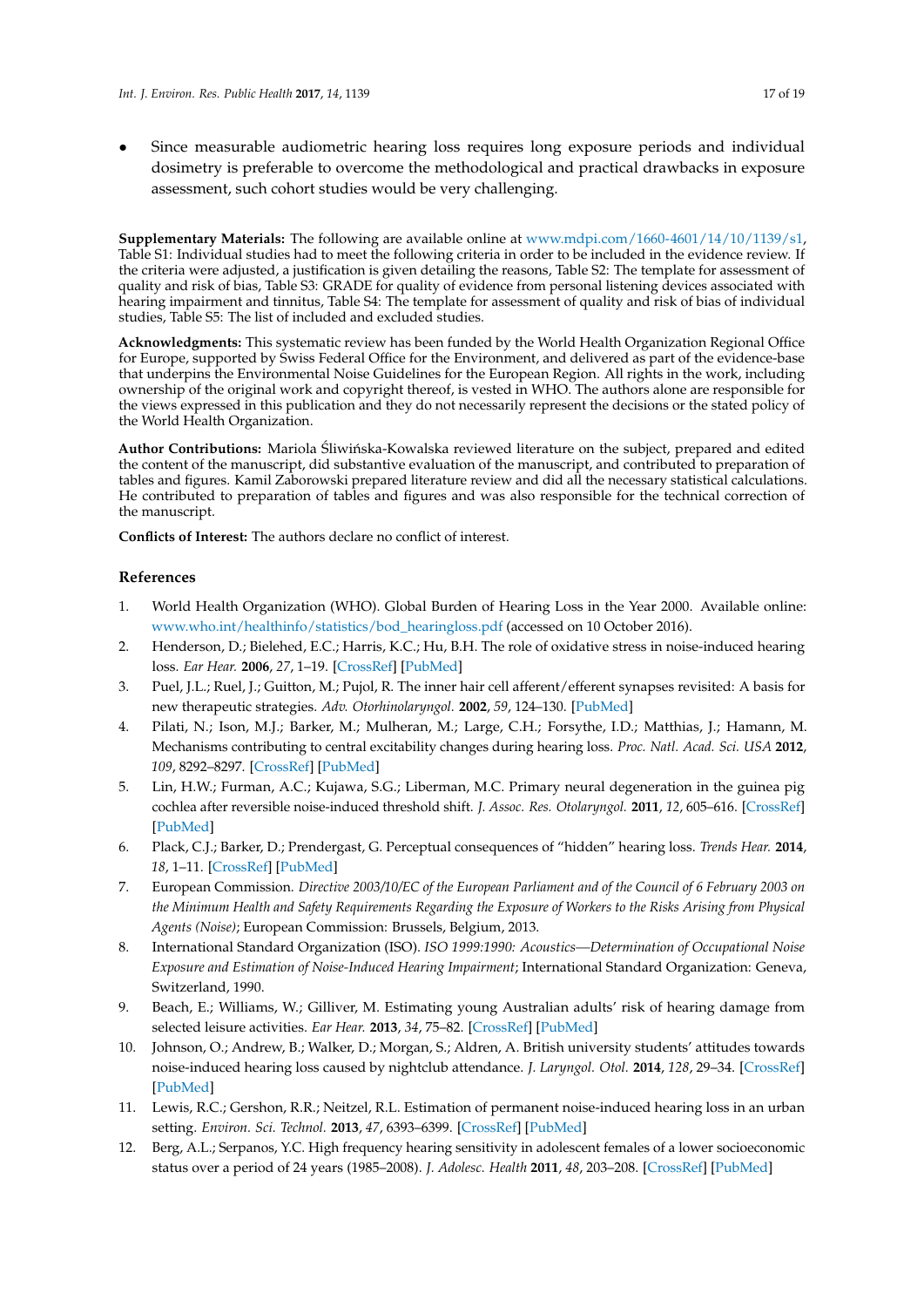- <span id="page-17-24"></span><span id="page-17-17"></span><span id="page-17-14"></span><span id="page-17-13"></span><span id="page-17-0"></span>13. Cone, B.K.; Wake, M.; Tobin, S.; Poulakis, Z.; Rickards, F.W. Slight-mild sensorineural hearing loss in children: Audiometric, clinical, and risk factor profiles. *Ear Hear.* **2010**, *31*, 202–212. [\[CrossRef\]](http://dx.doi.org/10.1097/AUD.0b013e3181c62263) [\[PubMed\]](http://www.ncbi.nlm.nih.gov/pubmed/20054279)
- <span id="page-17-12"></span><span id="page-17-1"></span>14. Vogel, I.; Brug, J.; Van der Ploeg, C.P.; Raat, H. Adolescents risky MP3-player listening and its psychosocial correlates. *Health Educ. Res.* **2011**, *26*, 254–264. [\[CrossRef\]](http://dx.doi.org/10.1093/her/cyq091) [\[PubMed\]](http://www.ncbi.nlm.nih.gov/pubmed/21321009)
- <span id="page-17-16"></span><span id="page-17-2"></span>15. Pellegrino, E.; Lorini, C.; Allodi, G.; Buonamici, C.; Garofalo, G.; Bonaccorsi, G. Music-listening habits with MP3 player in a group of adolescents: A descriptive survey. *Ann. Ig.* **2013**, *25*, 367–376. [\[PubMed\]](http://www.ncbi.nlm.nih.gov/pubmed/24048175)
- <span id="page-17-3"></span>16. World Helath Organization (WHO). 2015 Hearing Loss due to Recreational Exposure to Loud Sound. A Review. Available online: [http://apps.who.int/iris/bitstream/10665/154589/1/9789241508513\\_eng.pdf?](http://apps.who.int/iris/bitstream/10665/154589/1/9789241508513_eng.pdf? ua=1) [ua=1](http://apps.who.int/iris/bitstream/10665/154589/1/9789241508513_eng.pdf? ua=1) (accessed on 10 October 2016).
- <span id="page-17-4"></span>17. European Commission—Scientific Committee on Emerging and Newly Identified Health Risks. Potential Health Risks of Exposure to Noise from Personal Music Players and Mobile Phones Including a Music Playing Function. 2008. Available online: [http://ec.europa.eu/health/ph\\_risk/committees/04\\_scenihr/](http://ec.europa.eu/health/ph_risk/committees/04_scenihr/docs/scenihr_o_018.pdf) [docs/scenihr\\_o\\_018.pdf](http://ec.europa.eu/health/ph_risk/committees/04_scenihr/docs/scenihr_o_018.pdf) (accessed on 10 October 2016).
- <span id="page-17-23"></span><span id="page-17-5"></span>18. Portnuff, C.D.; Fligor, B.J.; Arehart, K.H. Teenage use of portable listening devices: A hazard to hearing? *J. Am. Acad. Audiol.* **2011**, *22*, 663–677. [\[CrossRef\]](http://dx.doi.org/10.3766/jaaa.22.10.5) [\[PubMed\]](http://www.ncbi.nlm.nih.gov/pubmed/22212766)
- <span id="page-17-8"></span>19. Portnuff, C.D.; Fligor, B.J.; Arehart, K.H. Self-report and long-term field measures of MP3 player use: How accurate is self-report? *Int. J. Audiol.* **2013**, *52*, 33–40. [\[CrossRef\]](http://dx.doi.org/10.3109/14992027.2012.745649) [\[PubMed\]](http://www.ncbi.nlm.nih.gov/pubmed/23373741)
- 20. Williams, W. Trends in listening to personal stereos. *Int. J. Audiol.* **2009**, *48*, 784–788. [\[CrossRef\]](http://dx.doi.org/10.3109/14992020903037769) [\[PubMed\]](http://www.ncbi.nlm.nih.gov/pubmed/19951146)
- <span id="page-17-15"></span>21. Lévesque, B.; Fiset, R.; Isabelle, L.; Gauvin, D.; Baril, J.; Larocque, R.; Gingras, S.; Leroux, T.; Picard, M.; Girard, S.A. Exposure of high school students to noise from personal music players in Québec City, Canada. *Int. J. Child. Adolesc. Health* **2010**, *3*, 413–420.
- <span id="page-17-9"></span>22. Keith, S.E.; Michaud, D.S.; Feder, K.; Haider, I.; Marro, L.; Thompson, E.; Marcoux, A.M. MP3 player listening sound pressure levels among 10 to 17 year old students. *J. Acoust. Soc. Am.* **2011**, *130*, 2756–2764. [\[CrossRef\]](http://dx.doi.org/10.1121/1.3641406) [\[PubMed\]](http://www.ncbi.nlm.nih.gov/pubmed/22087904)
- <span id="page-17-10"></span>23. Muchnik, C.; Amir, N.; Shabtai, E.; Kaplan-Neeman, R. Preferred listening levels of personal listening devices in young teenagers: Self reports and physical measurements. *Int. J. Audiol.* **2012**, *51*, 287–293. [\[CrossRef\]](http://dx.doi.org/10.3109/14992027.2011.631590) [\[PubMed\]](http://www.ncbi.nlm.nih.gov/pubmed/22122401)
- <span id="page-17-25"></span>24. Breinbauer, H.A.; Anabalón, B.; Gutierrez, D.; Cárcamo, R.; Olivares, C.; Caro, J. Output capabilities of personal music players and assessment of preferred listening levels of test subjects: Outlining recommendations for preventing music-induced hearing loss. *Laryngoscope* **2012**, *122*, 2549–2556. [\[CrossRef\]](http://dx.doi.org/10.1002/lary.23596) [\[PubMed\]](http://www.ncbi.nlm.nih.gov/pubmed/23060148)
- <span id="page-17-6"></span>25. Sulaiman, A.H.; Seluakumaran, K.; Husain, R. Hearing risk associated with the usage of personal listening devices among urban high school students in Malaysia. *Public Health* **2013**, *127*, 710–715. [\[CrossRef\]](http://dx.doi.org/10.1016/j.puhe.2013.01.007) [\[PubMed\]](http://www.ncbi.nlm.nih.gov/pubmed/23474376)
- <span id="page-17-7"></span>26. National Institute for Occupational Safety and Health (NIOSH). *Criteria for Recommended Standard— Occupational Noise Exposure: Revised Criteria*; U.S. Department of Health and Human Servives: Cincinnati, OH, USA, 1998.
- <span id="page-17-11"></span>27. Lee, G.J.; Lim, M.Y.; Kuan, A.Y.; Teo, J.H.; Tan, H.G.; Low, W.K. The music listening preferences and habits of youths in Singapore and its relation to leisure noise-induced hearing loss. *Singap. Med. J.* **2014**, *55*, 72–77. [\[CrossRef\]](http://dx.doi.org/10.11622/smedj.2014018)
- <span id="page-17-18"></span>28. Vasconcellos, A.P.; Kyle, M.E.; Gilani, S.; Shin, J.J. Personally modifiable risk factors associated with pediatric hearing loss: A systematic review. *Otolaryng. Head Neck* **2014**, *15*, 14–28. [\[CrossRef\]](http://dx.doi.org/10.1177/0194599814526560) [\[PubMed\]](http://www.ncbi.nlm.nih.gov/pubmed/24671457)
- <span id="page-17-19"></span>29. Chen, T.; Chen, S. Effects of aircraft noise on hearing and auditory pathway function of school-age children. *Int. Arch. Occup. Environ. Health* **1993**, *65*, 107–111. [\[CrossRef\]](http://dx.doi.org/10.1007/BF00405728) [\[PubMed\]](http://www.ncbi.nlm.nih.gov/pubmed/8253507)
- <span id="page-17-20"></span>30. Green, K.B.; Pasternack, B.S.; Shore, R.E. Effects of aircraft noise on hearing ability of school-age children. *Arch. Environ. Health* **1982**, *37*, 284–289. [\[CrossRef\]](http://dx.doi.org/10.1080/00039896.1982.10667580) [\[PubMed\]](http://www.ncbi.nlm.nih.gov/pubmed/7138078)
- 31. Andrus, W.S.; Kerrigan, M.E.; Bird, K.T. Hearing in para-airport children. *Aviat. Space Environ. Med.* **1975**, *46*, 740–742. [\[PubMed\]](http://www.ncbi.nlm.nih.gov/pubmed/1131141)
- <span id="page-17-21"></span>32. Fisch, L. Aircraft noise and hearing impairment in children. *Br. J. Audiol.* **1981**, *15*, 231–240. [\[CrossRef\]](http://dx.doi.org/10.3109/03005368109081443) [\[PubMed\]](http://www.ncbi.nlm.nih.gov/pubmed/7296102)
- <span id="page-17-22"></span>33. Banerjee, D. Research on road traffic noise and human health in India: Review of literature from 1991 to current. *Noise Health* **2012**, *14*, 113–118. [\[PubMed\]](http://www.ncbi.nlm.nih.gov/pubmed/22718109)